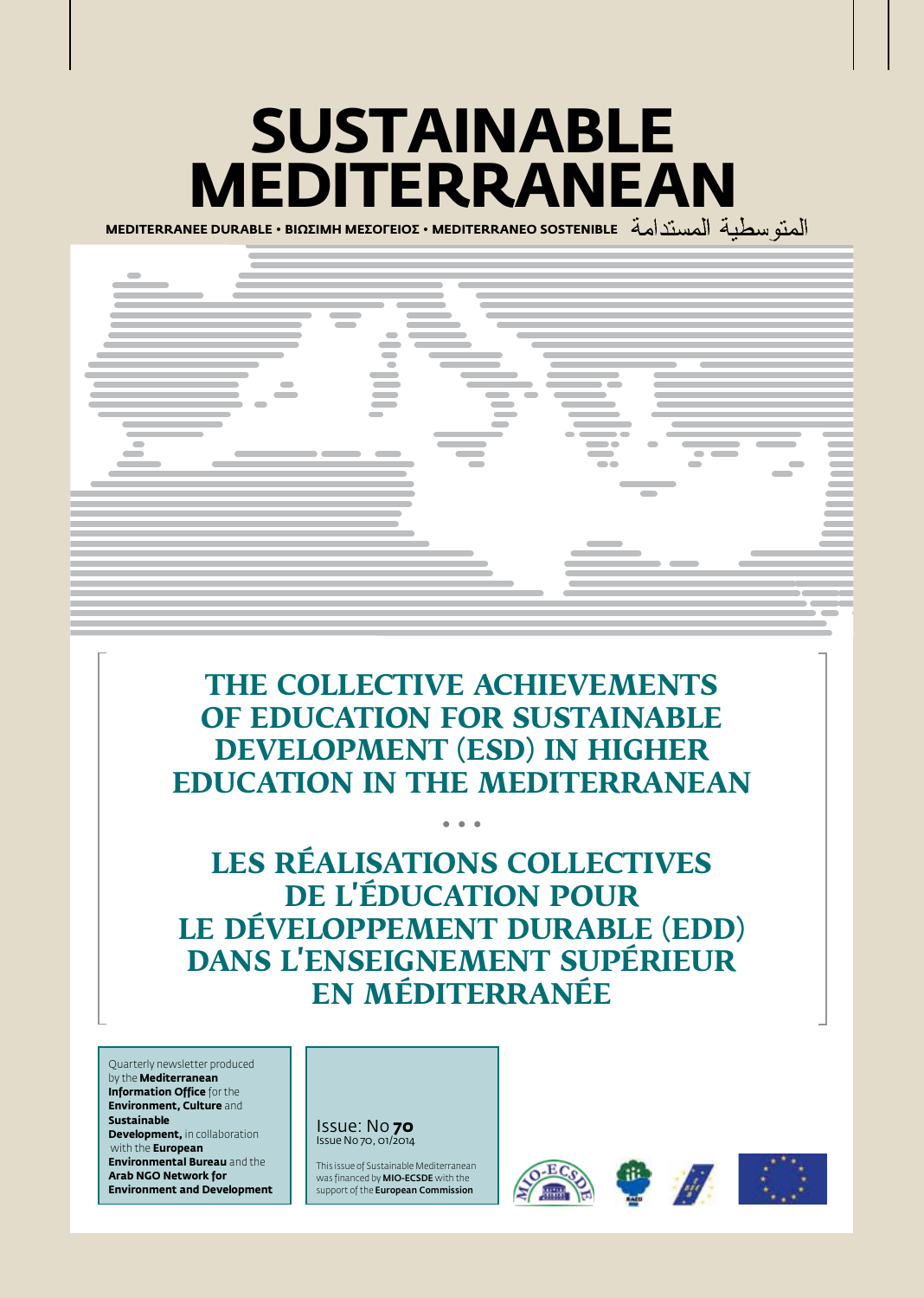This special issue of "Sustainable Mediterranean" which is devoted to the collective achievements of Education for Sustainable Development (ESD) in the Mediterranean, with particular emphasis on ESD activities related to H which is devoted to the collective achievements of Education for Sustainable Development (ESD) in tivities related to Higher Education (HE) in the region, is meant as an input to the works of the Nagoya Conference that celebrates the end the **UN Decade on Education for Sustainable Development** (DESD, 2005-2014) and its follow-up, the Global Action Programme on ESD.

The Mediterranean has been in the forefront in the conceptualization and introduction of ESD with champion Higher Education Institutions (HEIs) and NGOs. The two milestone UNESCO meetings for its introduction (regional workshop "Reorienting Environmental Education for Sustainable Development", Athens, June 1995; International Conference "Environment and Society: Education and Public Awareness for Sustainability", Thessaloniki, December 1997) were organised by UNESCO, MIO-ECSDE and the University of Athens with the support of the Government of Greece.

The same partners established in Johannesburg in 2002 the Mediterranean Education Initiative for Environment and Sustainability (MEdIES), an initiative that links today more than 5,000 educators interested on ESD. As a consequence, ESD introduction and implementation in the Mediterranean region was, in general, successful but undoubtedly "uneven", with considerable variation in the depth of interventions and the impact obtained in its different subregions and countries, particularly as it concerns HEIs.

The overall process has followed two paths: a) a regional one which has involved Governments, IGOs, HEIs, NGOs and other stakeholders. In this process, which is the main focus of the present issue, the UNESCO Chair of the University of Athens on Sustainable Development Management and Education in the Mediterranean and MIO-ECSDE have played an important role; b) the national pathways, developed in various ways by the Governments, HEIs and other stakeholders active, mostly, at national and local level.

Despite practical difficulties and shortcomings, ESD was well received and properly understood in the region as a natural evolution of the well rooted in the Mediterranean countries, Environmental Education as a type of education that on the one hand, integrates the principles of "quality education" and Education For All (EFA) and, on the other, conveys effectively the aspirations, objectives and tools for the promotion of Sustainable Development in formal, non-formal and informal learning.

The Mediterranean is not a UN Region, though it is recognised as an eco-region. Since more than half of the Mediterranean countries belong to the UNECE region it is normal that their policies were interlinked and influenced by the pioneering **UNECE Strategy on ESD** adopted in 2005 in Vilnius, in the drafting of which experts from Mediterranean HEIs have played a decisive role. The Strategy has provided a flexible framework for the coun-

tries in the UNECE region to integrate ESD into all forms and levels of their education systems, including HE, by adapting it according to national needs and priorities. Though the UNECE Strategy was helpful, it didn't cover the entire Mediterranean region and its institutions.

E numéro spécial de «Sustainable Mediterranean»,<br>
qui est consacré aux réalisations collectives de l'Édu-<br>
cation au développement durable (EDD) en Méditerranée,<br>
et met l'accent sur les activités EDD dans les Hautes<br>
écol qui est consacré aux réalisations collectives de l'Éducation au développement durable (EDD) en Méditerranée, et met l'accent sur les activités EDD dans les Hautes écoles (HE) de la région, se veut une contribution aux tra-<br>vaux de la Conférence de Nagoya qui marque la fin de la **Dé**vaux de la Conférence de Nagoya qui marque la fin de la **Décennie des Nations Unies pour l'Éducation au développement durable** (DEDD, 2005-2014) et son prolongement, le Programme d'Action Global pour l'EDD.

The Mediterranean throughout its millennia old history has been not only a north-south interface but, also an important cradle of Education, as well as the recipient of multiple geopolitical, socioeconomic and environmental pressures (from all kinds of conflicts to overpopulation, consumerism, urban expansion, water scarcity, etc.). The region faces today multiple crises: socio-political, environmental, economic, and cultural; it has low productivity and high youth unemployment rates, while its natural capital (including the ecosystems' services) is eroded. Education and ESD in particular, is perhaps, the only safe, no-regret investment to address these crises, improve governance and promote the better understanding and cooperation at regional level. It became, obvious and recognised formally, in 2005, during the adoption of the Mediterranean Strategy for Sustainable Development (MSSD), that an appropriate regional framework was needed to stimulate ESD at all levels.

The UNESCO Chair of UoA and MIO-ECSDE/ MEdIES have been instrumental in the drafting of the **Mediterranean Strategy on ESD** negotiated and finalised with the support of the Horizon 2020 programme and endorsed in Athens, in May 2014, by the 43 Ministers of Environment of the Union for the Mediterranean (see p. 18).

The holistic, inclusive and interdisciplinary character of ESD, its innovative participatory methods and its value-based approaches have inspired many projects undertaken throughout the Mediterranean by educational agencies, Universities, schools, NGOs, etc., during this Decade, as solo entities, but also as interdisciplinary coalitions and partnerships. This is a significant legacy of the Decade, particularly important for the region, which will keep giving birth to new activities and co-operations in the post 2014 era.

Amongst them, the tertiary sector has played a vital role in promoting ESD, SD and "the Whole Institute Approach" in HEIs, starting from International and Regional Networks such as the MedUnNET, SDSN, and the Copernicus Alliance, to initiatives such as the "solid" ESD integration in the Mohamed V University or the "Charter of Sustainability of Greek Universities", to exploiting distance ESD learning e.g. in the University of Bordeaux, up to the RUCAS Project coordinated by the University of Crete and the Post-Graduate summer school on "ESD in Biosphere Reserves and Protected Areas").

Several of the above initiatives were reviewed in the recent Mediterranean Expert Group Meeting invited by the Government of Gibraltar, which graciously supported also the present special issue aiming to gather and highlight some of the best practices and ESD initiatives related to HE in the Mediterranean region, which pave the way for a productive and stimulating post-2014 period.

#### **EDITORIAL**

*by Prof. Michael Scoullos, University of Athens (UoA) UNESCO Chair for Sustainable Development, Management and Education in the Mediterranean, Chairman of the Greek National Committee for MAB/UNESCO MEdIES Coordinator*

### **ÉDITORIAL**

*Prof. Michael Scoullos, Université d'Athènes (UoA) Chaire UNESCO pour le Développement, la Gestion et l'Éducation durables en Méditerranée, Président du Comité national grec pour MAB/UNESCO Coordinateur MEdIES*

La Méditerranée a été au premier rang pour la conceptualisation et l'introduction de l'EDD, avec pour fers de lances les Hautes Écoles (HE) et les ONG. Les deux conférences clés de l'UNESCO pour l'introduction de l'EDD (l'atelier régional sur la «Réorientation de l'éducation environnementale pour un développement durable», Athènes, 1995; la Conférence internationale sur «Environnement et société: éducation et sensibilisation du public à la durabilité», Thessalonique, 1997) ont été organisées par l'UNESCO, MIO-ECSDE et l'Université d'Athènes avec l'aide du gouvernement grec.

Ces mêmes partenaires ont lancé à Johannesbourg en 2002 l'Initiative méditerranéenne pour l'Éducation à l'environnement et à la durabilité (MEdIES). Cette initiative réunit aujourd'hui plus de 5,000 éducateurs intéressés à l'EDD. Cela a permis que l'introduction et la mise en place de l'EDD dans la région méditerranéenne a été, en général, couronnée de succès, mais aussi sans aucun doute «inégale», avec des variations considérables dans la profondeur des interventions et l'impact obtenu dans les différents pays, particulièrement en ce qui concerne les HE.

Le processus global a suivi deux voies: a) une voie *régionale* impliquant les gouvernements, les organisations intergouvernementales, les HE, les ONG et autres partenaires. Lors de ce processus, qui est le point principal du présent numéro, la Chaire UNESCO de l'université d'Athènes pour le Développement, la Gestion et l'Éducation durables en Méditerranée et le MIO-ECSDE ont joué un rôle important; b) des voies *nationales*, développés de façons variées par les gouvernements des pays, par les HE et par d'autres partenaires.

En dépit des difficultés pratiques et de ses défauts, sur le plan conceptuel, l'EDD a été bien reçue et bien comprise dans la région comme une évolution naturelle des pays bien enracinés en Méditerranée, et l'éducation environnementale comme un type d'éducation qui d'un côté, intègre les principes d'une «éducation de qualité» et d'une Éducation pour tous, et, d'autre part, traduit les aspirations du développement durable dans l'apprentissage formel, non formel et informel.

La Méditerranée n'est pas une région au sens des Nations Unies, bien qu'elle soit reconnue comme une éco-région. Du fait que plus de la moitié des pays méditerranéens appartiennent formellement à la Région UNECE, il est normal que leurs politiques aient été liées et influencées par la **Stratégie en matière d'EED de l'UNECE** adoptée en 2005 à Vilnius, pour l'élaboration de laquelle ils ont joué un rôle très actif et décisif. Cette Stratégie a fourni un cadre flexible pour que les pays de la Région UNECE intègrent l'EDD dans tous les niveaux des systèmes éducatifs. Bien que la Stratégie UNECE

ait été porteuse d'espoirs pour plusieurs pays méditerranéens, elle n'a pas couvert toute la région et ses institutions.

L'on sait bien que la Méditerranée, malgré son histoire millénaire, a été non seulement une interface nord-sud, mais aussi, d'une part, un berceau très important pour l'éducation, et d'autre part, qu'elle a subi de multiples pressions géopolitiques, socio-économiques et environnementales (des conflits de toutes sortes à la surpopulation, au consumérisme, à l'expansion urbaines, à la raréfaction de l'eau, etc.). La région doit faire face à des crises multiples: socio-politiques, environnementales, économiques, et culturelles; elle connaît une faible productivité et un taux de chômage élevé, alors que son capital naturel (y compris les services des écosystèmes) s'érode. L'éducation, et l'EDD en particulier, est peut-être le seul investissement sûr et sans-regret pour faire face à ces crises, pour renforcer la gouvernance dans ces pays et promouvoir une meilleure compréhension et une meilleure collaboration au niveau régional. Il est ainsi apparu clairement et cela a été reconnu formellement, en 2005, lors de l'adoption de la Stratégie méditerranéenne pour le développement durable (MSSD), qu'un cadre régional approprié en matière d'EDD était nécessaire.

La Chaire UNESCO de l'université d'Athènes et le MIO-ECSDE/MEdIES ont été l'instrument pour élaborer la **Stratégie méditerranéenne en matière d'EDD** qui a été négociée et finalisée avec l'aide du programme Horizon 2020 et officiellement confiée à Athènes, en mai 2014.

Comme mentionné, le caractère holistique, global et interdisciplinaire de l'EDD, ses méthodes participatives novatrices et ses approches reposant sur la valeur ont inspiré plusieurs initiatives et projets à travers toute la Méditerranée pris en charge par des institutions éducatives, des universités, des écoles, des ONG, etc., au cours de cette décennie, soit seules, soit en partenariats ou associations interdisciplinaires. C'est un héritage important de la Décennie, tout particulièrement pour la région, qui continuera de donner naissance à de nouvelles activités et coopérations après 2014.

Parmi ces dernières, le secteur tertiaire a joué un rôle vital dans la promotion de l'EDD, du développement durable et de l'«Approche institutionnelle intégrée» dans les HE de la région, à commencer par des réseaux internationaux et régionaux comme MedUnNET, SDSN, et l'Alliance Copernicus, jusqu'à des initiatives comme l'intégration de l'EDD à l'université Mohamed V ou la «Charte de durabilité des universités grecques», pour exploiter l'enseignement de l'EDD à distance, par ex. avec l'université de Bordeaux, et jusqu'au projet RUCAS coordonné par l'université de Crète, et l'école d'été post-grade sur le thème «EDD dans les réserves et les zones protégées de la biosphère» complétée par les ressources imprimées adéquates exhaustives.

Quelque-unes des initiatives ci-dessus ont fait l'objet de rapports lors de la Réunion du groupe d'experts méditerranéen sur le DD dans l'éducation supérieure qui a eu lieu récemment à l'invitation du gouvernement de Gibraltar, qui a également gracieusement soutenu ce numéro spécial afin de partager et de mettre en lumière quelques-unes des meilleures pratiques et initiatives EDD liées au HE dans la région méditerranéenne, entreprises dans le cadre de l'UNDESD, et qui préparent la post-2014 période.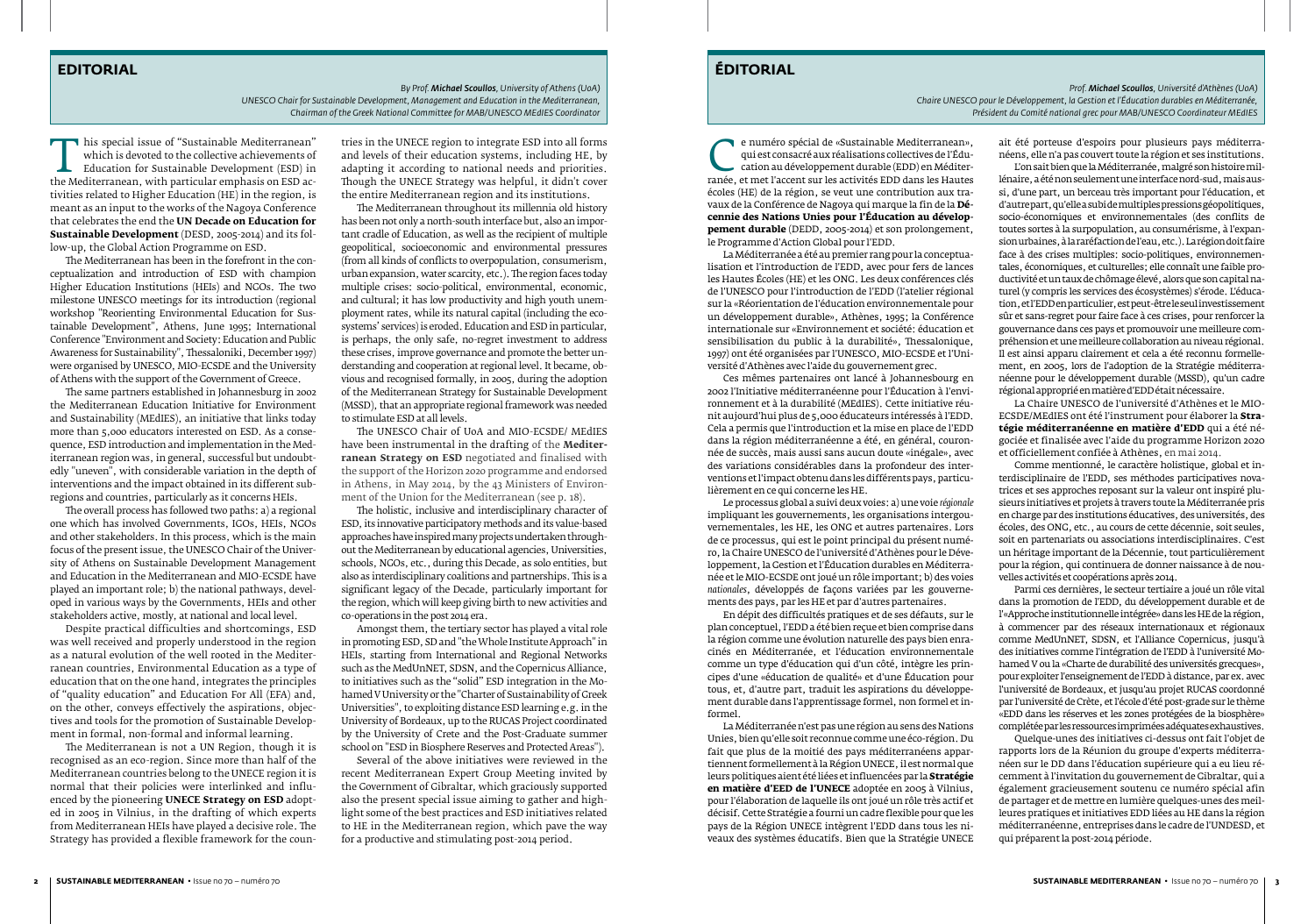#### HIGHER EDUCATION INITIATIVES IN ESD 6

- • The outcomes of the Mediterranean Expert Group Meeting on Sustainable Development in Higher Education, Gibraltar, 28-29 July 2014, PROF. DANIELLA TILBURY & PROF. MICHAEL SCOULLOS 6
- THE NETWORK OF MEDITERRANEAN UNIVERSITIES for SD with emphasis on ESD (MedUnNET), and its recent activities Prof. Michael Scoullos 7
- • The UN Sustainable Development Solutions Network (SDSN): MED Solutions Mediterranean Network, Prof. Angelo Riccaboni 8
- • The Copernicus Alliance of Universities for SUSTAINABLE DEVELOPMENT, PROF. DANIELLA TILBURY 9
- • Twelve years of the Commission on Environmental Quality, Sustainable Development and Risk Prevention (CADEP) of the Spanish Universities Rectors Conference (CRUE), Prof. Fernando Galván Reula & Prof. Javier Benayas del Alamo 10
- THE EMUNI EURO-MEDITERRANEAN UNIVERSITY 12
- THE UNIMED MEDITERRANEAN UNIVERSITIES UNION 12
- • L'éducation pour le Développement durable dans l'enseignement supérieur au Maroc: Cas de l'université Mohamed V Souissi, PROF. MOHAMED FTOUHI 13
- • ICTs, Open Courses and MOOCs: Implications FOR HIGHER EDUCATION, PROF. MICHEL RICARD 15
- • University Educators for Sustainable Development (UE4SD), Prof. Daniella Tilbury & Dr Alex Ryan 16

#### **CONTENTS**



*Group photo from the Expert Group Meeting in Gibraltar, 27-28 July 2014 (read more p. 6).*



*Snapshot from the summer school on ESD for post graduate students (read more p. 19).*

on behalf of Her Majesty's<br>Government of Gibraltar, to<br>host a meeting of the Expert Group<br>on sustainability through higher t was my privilege recently, on behalf of Her Majesty's Government of Gibraltar, to on sustainability through higher education in the small, but iconic corner of the Mediterranean from where I am writing these words.

|                        | MISCELLANEOUS MEDITERRANEAN NEWS                                                  |    |  |  |
|------------------------|-----------------------------------------------------------------------------------|----|--|--|
| ٠                      | MEDITERRANEAN STRATEGY ON ESD ENDORSED<br>THE "GOVERNANCE & FINANCING FOR         | 18 |  |  |
|                        | THE MEDITERRANEAN WATER SECTOR" PROJECT:<br>SUCCESSEUL COMPLETION OF THE NATIONAL |    |  |  |
|                        | DIALOGUES IN JORDAN AND TUNISIA<br>• SUMMER SCHOOL ON ESD IN BIOSPHERE            | 18 |  |  |
| $\bullet$              | RESERVES AND OTHER PROTECTED AREAS<br>MIO-ECSDE/MEDIES AT THE COPERNICUS          | 19 |  |  |
|                        | ALLIANCE CONFERENCE                                                               | 20 |  |  |
| ٠                      | NON CONVENTIONAL WATER RESOURCES<br>PROGRAMME IN THE MEDITERRANEAN                | 20 |  |  |
| $\bullet$<br>$\bullet$ | THE MARLISCO EXHIBITION IN GREECE<br>ANNOUNCEMENT: MEDITERRANEAN WIDE YOUTH       | 21 |  |  |
|                        | SURVEY ON THE CONCEPT OF SUSTAINABLE<br><b>DEVELOPMENT</b>                        | 22 |  |  |
|                        | <b>PUBLICATIONS</b>                                                               |    |  |  |

- • Education for Sustainable Development (ESD) in Biospheres Reserves and other Designated Areas: A Resource Book for Educators in South-Eastern Europe and the Mediterranean
- • The Gift of Rain: ESD material on Rain Water Harvesting in Greek language reached its 3rd Edition
- • Alter Aqua: Educational Material on Non Conventional Water Resources in Malta
- • Educational Material on Non Conventional Water Resources in Cyprus
- KNOW FEEL ACT! TO STOP MARINE LITTER: LESSON Plans and activities for middle level students

The designations employed and the statements and articles included in this publication do not imply the expression of any opinion whatsoever on the part of MIO-ECSDE concerning the legal status of any territory, city or area or of its authorities. The views and opinions expressed in this publication by individual contributors do not necessarily reflection. those of MIO-ECSDE or those of our sponsors.

#### **MESSAGE**

**By the host of the Mediterranean Expert Group Meeting on Sustainable Development in Higher Education** *Dr John Cortes, Minister for Health and the Environment* 

*H.M. GOVERNMENT OF GIBRALTAR*



The Rock of Gibraltar almost defines the western beginning of the Mediterranean. Its history is rich and cosmopolitan, like so much else around its shores, and research into its prehistory in particular is becoming increasingly recognised as making a significant contribution to the knowledge of our ancient past.

L'éducation supérieure et la recherche, avec le développement durable, sont les piliers fondateurs de la coopération euro-méditerranéenne. Visant à promouvoir *des actions et des projets liés dans le domaine de l'éducation, qui est considérée comme un prérequis pour parfaire le développement de l'homme et un outil pour une bonne gouvernance, la Stratégie méditerranéenne en matière d'éducation au développement durable (MSESD) a été récemment approuvée par les 43 pays de l'Union pour la Méditerranée, dans la déclaration commune de la Réunion ministérielle de l'UpM sur l'environnement et le changement climatique qui a eu lieu en mai 2014.*

As it was for the Neanderthals, the Mediterranean, as we all know, is a special place for us who live around its shores, but also for those who visit and interact with this environment. Ecologically, as a complex of unique ecosystems, and as a staging post in migration, it makes a significant contribution beyond its immediate boundaries, much as historically it has had a huge influence on the history of a world beyond its shores. This is recognised by multiple policy and legislative frameworks that support the protection of its environment and biodiversity as well as enhancement of the quality of life of people in the region.

The Government of Gibraltar has made sustainability a key element in all of its policies. Thus we have for exam-

ple increased the size of our protected areas, embarked on habitat creation and replenishment of lost biodiversity, and we are embarking on projects to reduce pollution and utilise the sea and the sun for generating our energy.

The recent meeting in Gibraltar was significant. It showed once again the importance of having Mediterranean partnership platforms, United Nations agencies, and others working closely together.

The meeting acknowledged key agreements and subregional partnerships that operate in the Mediterranean including the Strategy on Environment and Sustainable Development and the recently agreed Mediterranean Strategy on Education for sustainable development.

I encouraged the Expert Group to recognise the pressures on the environment but also the disparities in wealth, health and quality of life across the region.

Most importantly, the Expert Group focused on the unique and significant contribution that Higher Education can, and will make to the sustainable development of the Mediterranean.

For its own part, Gibraltar will open its new University in September 2015, and is committed to ensuring that the concept of sustainability runs as a theme through its programmes.

The importance of Higher Education in making ESD an integral part of the thinking not just of current and future scientists and educators, but crucially of decision makers, is critical to the success of our Region and the world beyond.

#### *Statement from the Union for the Mediterranean (UfM)*

*Higher Education and Research, together with Sustainable Development, are founding pillars of the Euro-Mediterranean cooperation. With a view to promote joint actions and projects in education, considered a prerequisite for achieving human development and a tool for good governance, the Mediterranean Strategy on Education for Sustainable Development (MSESD) was recently approved by the 43 countries of the Union for the Mediterranean, within the joint declaration of the UfM Ministerial Meeting on Environment and Climate Change held in May 2014.* 

*On that occasion, Ministers recognized the importance of equipping people with knowledge of and skills in sustainable development through formal, non-formal and informal learning. The UfM Secretariat was called to promote, implement, monitor and report on the progress in the implementation of the MSESD. Standing as a platform of cooperation for Euro-Mediterranean stakeholders and as catalyzer of concrete regional projects, the UfM Secretariat is committed to support relevant upcoming initiatives addressing Education for Sustainable Development within the wider objective to advance towards a Euro-Mediterranean Higher Education Area.*

*Prof. Ilan Chet, UfM Deputy Secretary General in charge of Higher Education and Research & Mr Naser Tahboub, UfM Deputy Secretary General in charge of Environment and Water*

### *Déclaration de l'Union pour la Méditerranée (UpM)*

*À cette occasion, les ministres ont reconnu l'importance de fournir au public des connaissances et des compétences en matière de développement durable au travers de l'apprentissage formel, non formel et informel. Le Secrétariat de l'UpM a été invité à promouvoir, mettre en place, suivre et rapporter*  les progrès obtenus dans la mise en place de la MSESD. Fonctionnant comme une plateforme de coopération pour les partenaires euro-méditerranéens et *comme catalyseur pour des projets régionaux concrets, le Secrétariat de l'UpM a été chargé d'aider les initiatives pertinentes à venir s'occupant d'éducation au développement durable dans le cadre de l'objectif plus large visant à créer une zone d'éducation supérieure euro-méditerranéenne.*

> *Prof. Ilan Chet, Secrétaire général délégué de l'UpM chargé de l'éducation supérieure et de la recherche & M. Naser Tahboub, Secrétaire général délégué de l'UpM chargé de l'environnement et de l'eau*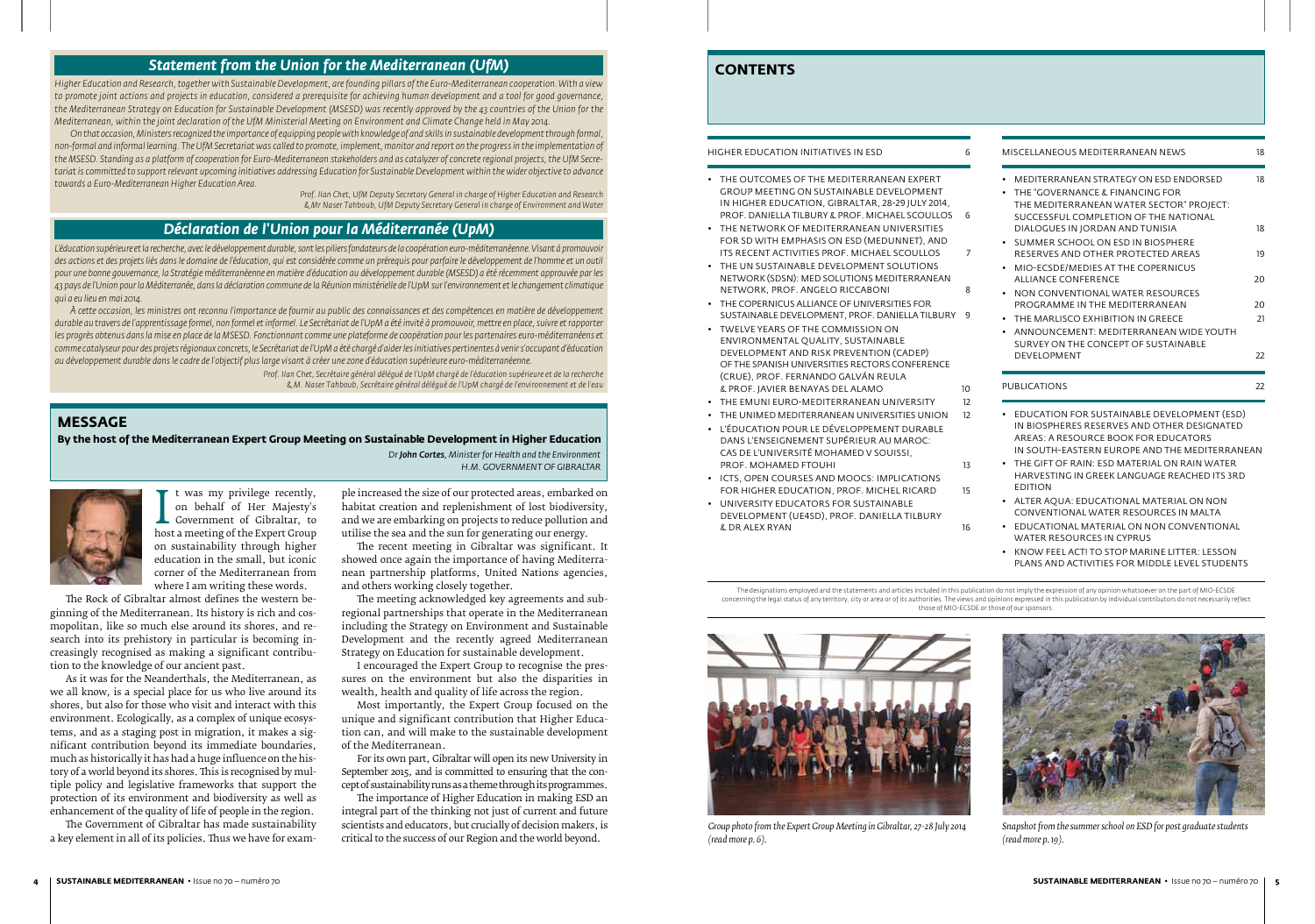#### **Gibraltar hosts an Expert Group meeting on Higher Education for Sustainable Development in the Mediterranean**

*Prof. Daniella Tilbury & Prof. Michael Scoullos, Expert Group meeting conveners*

The Mediterranean is a special place for those who<br>live around its shores but also for those who visit<br>and interact with this environment. As an ecosys-<br>tem, it makes a significant contribution beyond its im-<br>mediate bound live around its shores but also for those who visit and interact with this environment. As an ecosystem, it makes a significant contribution beyond its immediate boundaries. This is recognised by multiple policy and legislative frameworks that support the protection of its environment and biodiversity as well as enhancement of quality of life of people in the region.

The Gibraltar Government hosted an Expert Group meeting on Higher Education for Sustainable Development in the Mediterranean on the 28-29<sup>th</sup> July 2014. Over 20 experts from across Northern and Southern Mediterranean countries including Italy, Gibraltar, Greece, Malta, Monaco, Morocco, Portugal, Spain and Tunisia were present. Representatives from UN agencies including UNESCO, UN-ECE and UNEP, with responsibilities for Higher Education (HE) and Sustainable Development in the region attended.

The Meeting was opened by the Hon Dr John Cortes, Minister for Environment and Health HM Government of Gibraltar, who asked experts to recognise that the Mediterranean is a special place for those who live around its shores but also for those who visit and interact with this environment. Experts considered the multiple policy and legislative frameworks that support the protection of its environment and biodiversity, as well as the sustainable development of the Mediterranean. They were asked to draft an Action Plan for HE collaboration across the region. Building upon three key strategic frameworks:

- the United Nations Economic Council for Europe (UNECE) ESD Strategy, which is "mature" accompanied with sets of tools (indicators, educators competences etc) attached and tested;
- the Mediterranean Strategy for ESD (MSESD), a "daughter" of the above, just endorsed by the 43 Ministers of the UfM. Currently the Action Plan for the implementation of MSESD is in cooperation under the guidance of the UfM Secretariat; and
- the Mediterranean Strategy for Sustainable Development (MSSD), under the Barcelona Convention, the second phase of which is currently under consultation.

The draft **Action Plan for Higher Education for Sustainable Development in the Mediterranean** will recognise the pressures this environment is under given tourism, agriculture, trade and other economic activities as well as the disparities in wealth, opportunities for development and quality of life across the region. It will acknowledge

that HE has a unique and significant contribution to make to the sustainable development of the Mediterranean.

The Network of the Mediterranean Universities for<br>Sustainable Development (MedUnNET) was<br>officially launched in Athens, in November 2008. The<br>network is comprised of a core of 20 member Universities Sustainable Development focusing on Education for Sustainable Development (MedUnNET) was officially launched in Athens, in November 2008. The network is comprised of a core of 20 member Universities from 15 countries involving more than 60 professors.

The Action Plan will identify key priority actions and partnership platforms to progress these within realistic timeframes. It will recognise that the region is changing rapidly and that there is an urgency to build North-South and East-West collaboration of HEIs across the Mediterranean. Co-ownership and co-decision making are seen as pre-requisites for the partnership pathways proposed in the documents.

Those drafting the Action Plan identified key actions and supported the extension of UE4SD project (see p. 16) across the region and exchange of experiences with relevant NGOs and Universities. Engaging civil society in the planning and delivery of the action plan was seen as key to its success. Experts present recognised the importance of NGOs, in particular, in helping re-orient the curriculum towards SD in Universities. The Action Plan also acknowledges the need to align this important document with the recently endorsed MSESD.

The document is underpinned by a vision of change that is participatory, culturally inclusive and transformative. It recognises that currently, HE for Sustainable Development is dependent on single visionary rectors, professors, managers rather than being an integral part of strategy or leadership. Leadership development is highlighted as a critical action point for the Mediterranean.

Underpinning the draft Action Plan is a view that for HE to make a genuine contribution to transforming communities and society towards sustainable development, it must transform itself first. This is a key principle of the Rio+20 Higher Education Treaty on Sustainability and one that has already been endorsed by over 140 universities. This transformative process is a complex one and experts at the meeting recognised that it must take place in a culturally relevant and connected way. A list of indictors will be developed to support the Action Plan and monitor sustainability and ESD performances of HEIs. These will be informed by the experiences of Spanish CRUE and Latin American ARIUSA initiative.

The draft Action Plan will be shared with stakeholders in Nagoya at the UN Summit on Higher Education for Sustainable Development (November 2014) and at the UNECE Ministerial meeting (May 2015). These consultations will serve to refine the actions and extend the partnership beyond those attending this initial expert group meeting. There are plans for a future meeting to finalise and launch the Action Plan in July 2015.

### **HIGHER EDUCATION INITIATIVES IN ESD**

MedUnNet facilitates the integration of sustainable development in the Mediterranean universities: In this respect the Network, on one hand, creates the opportunities for synergies in the field of ESD, and on the other, organises capacity building activities for university staff on ESD. More particularly MedUnNet aims at:

- • Developing the **competences** of the university staff regarding ESD.
- • Promoting the **whole institute approach** in the Universities of the region.
- • Providing a **forum** for consultation among Universities and key ESD stakeholders.
- • Interacting actively with the **society** and particularly with NGOs, decision makers and the press by fully utilising the framework offered by the UNE-SCO Chair and MEdIES.
- • Creating the opportunities for **synergy** of existing efforts for the promotion of ESD in HE in the region, and beyond).

The ultimate goal of the network is the creation of a joint Mediterranean **master course in ESD** among the partner universities.

The Network focuses on developing the competences of the university staff in implementing ESD in their courses by organising related seminars and trainings (Uppsala, 2008; Amfissa, 2010; Athens, 2011; Rabat, 2013; Amfissa, 2014; (see page 19) etc.) during which professors are trained by international experts in the background, principles and the pedagogies of ESD in higher education; are introduced in the concept of the sustainable university/whole of institute approach and its requirements; and, share experience and successful applied ESD practices. Since 2008, approx.500 university professors have been trained. The Network through its capacity building activities (seminars, workshops, etc.) focuses in developing the competences of educators, based on the relevant UNECE work, and in particular:

(i) The **holistic approach** in the professors' teaching approaches, integrating the natural, social and economic parameters in their courses, connecting

the learners to their local and global spheres of influence, as well as highlighting the various players across places and disciplines

- (ii) **Envisioning change** from the unsustainable practices towards advancing quality of life, equity, solidarity, and environmental sustainability, starting from their own institute; and motivating students to make a positive contribution to their social and natural environment
- (iii)The **transformative pedagogy** starting by being the professor him/her self a facilitator and active participant in the learning process, applying learnercentred teaching methods, developing critical thinking and active citizenship and assessing the learning outcomes in terms of changes and achievements in relation to sustainable development.

MedUnNET serves also as an active platform for consultation among the universities and key ESD stakeholders. In this line, it has substantially contributed to the drafting process of the Mediterranean Strategy on ESD which was endorsed in May 2014 in Athens by the 48 Euro-Mediterranean Ministers for Environment (UfM). (see page 20)

The University of Athens/ UNESCO Chair on Sustainable Development Management and Education in the Mediterranean provides the host and the Scientific Secretariat of the Network, while MIO-ECSDE through the MEdIES network provides the Administrative Secretariat. The aforementioned Institutes support also financially its operation. UNESCO-BRESCE has supported the Network's activities since the beginning, while several activities (policy consultations, seminars, summer schools, etc.) have been funded by European Programmes (H2020 ENPI/MEP, ERASMUS, etc.) as well as governments and private donors (VEOLIA).

#### **MedUnNET members**

Agricultural University of Athens, Akdeniz University, Frederick University, La Sagesse University, National & Kapodistrian University of Athens, Panteion University of Social & Political Athens, Technical University of Catalonia, University of Agriculture of Tirana, University of Bordeaux 3, University of Cairo, University of Crete, University of Cyprus, University of Manouba, University Mohamed V Souissi, University of Padova, University of Peloponnesus, University of Primorska, University of Sarajevo, University of Tunis, University of Zagreb.

#### **THE Network of Mediterranean Universities for SD with emphasis on ESD (MedUnNET)**

*By Prof. Michael Scoullos UNESCO Chair for SD Management and Education in the Mediterranean, University of Athens Chairman of the Greek National Committee for MAB/UNESCO*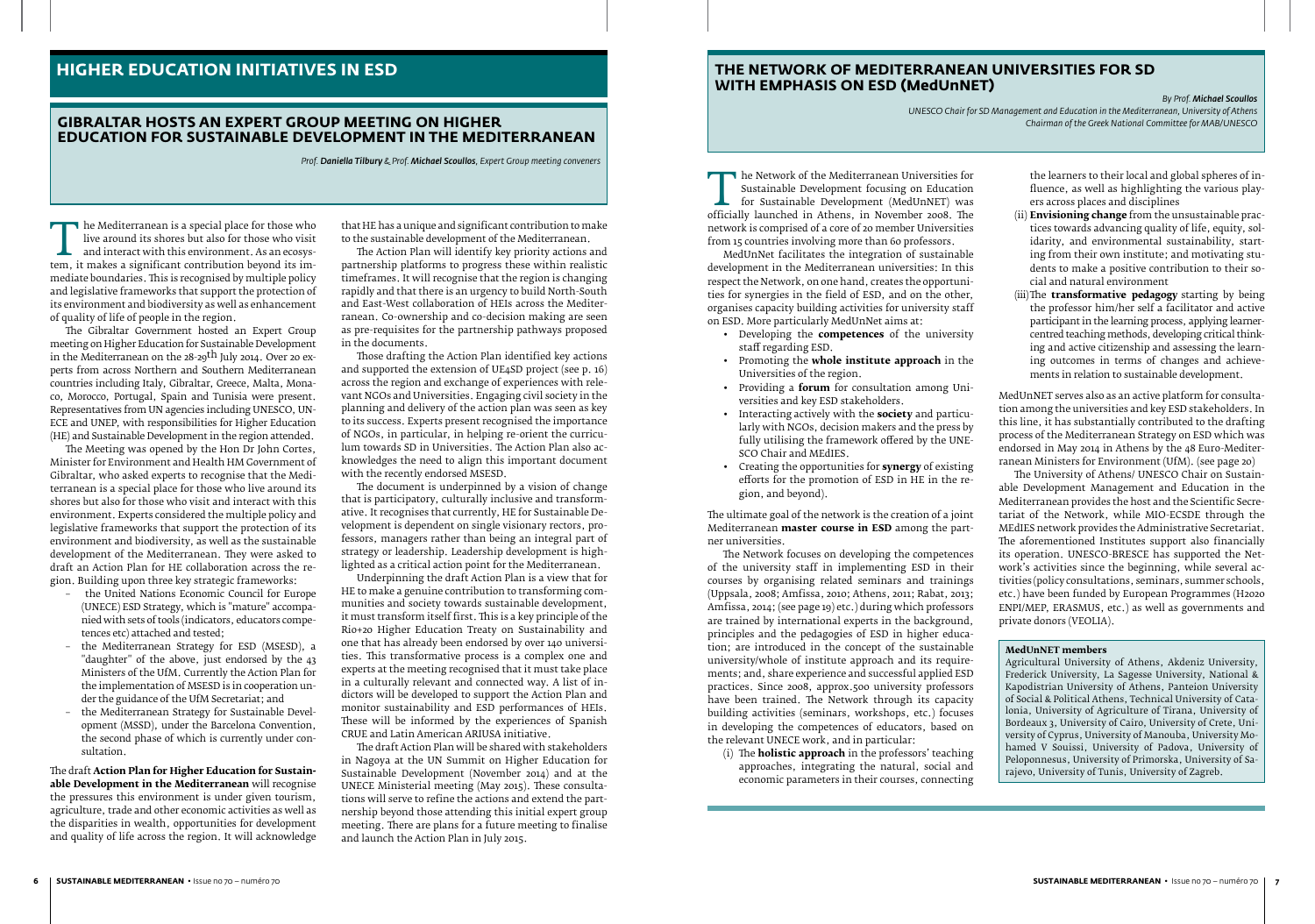The Sustainable Development Solutions Network<br>
(SDSN) is a collaborative network of academic and<br>
research institutions launched in August 2012 un-<br>
der the auspices of UN Secretary-General Ban Ki-moon<br>
to accelerate pract (SDSN) is a collaborative network of academic and research institutions launched in August 2012 unto accelerate practical problem solving for sustainable development and to support the framing of the development objectives for the next two decades (tentatively referred to as Sustainable Development Goals). MED Solutions (UN SDSN Mediterranean) is SDSN in the Mediterranean region, coordinated by the University of Siena, Italy. MED Solutions mission is to promote and strengthen local and national problem solving for sustainable development by empowering universities, research centres, private companies, public institutions, NGOs and networks to play more active and effective roles in facing common challenges in the Mediterranean.

Our main activities in the area of ESD in higher education include two main components:

#### **1. Innovation in teaching and localization**

UNSDN Mediterranean promotes the collaboration of institutions in the region in the area of ESD by assisting them in developing and improving teaching materials and courses on sustainable development. This work is carried out in partnership with scholars at the University of Siena, which developed an onsite course on sustainability, as well as in conjunction with the online platform SDSN.EDU, with which we are exploring options for a MOOC focusing on sustainability in the Mediterranean. The onsite sustainability course is at its second edition, and is administered an elective class held at the Department of Ecotoxicology and Environmental Sustainability of the University of Siena under the supervision of Prof. Simone Bastianoni. The rationale of the course is to facilitate the exchange of teaching and research materials from an integrated perspective, including biology, energy, global changes, ecology, waste management, green economy, and globalization. Its main purpose is to train students and educators (as well all the other interested participants) to think in sustainability terms, in all senses.

In September 2015, the negotiation over the Sustainable Development Goals will be finalized. Until that date, one of the key priorities of our network will be to ensure that a Mediterranean perspective is adequately taken into account in all relevant documents and acts which

will be approved at the global level. We believe this is important not only as the post-2015 agenda will be part and parcel of the future in which we will all have to operate, but also consistently with our vision of the Mediterranean as a highly interconnected region characterized by economic growth, social inclusion and environmental sustainability.

#### **2. Holistic research development**

nounced a High-level Panel to advise on the identification of priorities and targets which will succeed the Millennium Development Goals (MDGs) which<br>expire next year. This process, often referred to as the n July 2012, Secretary-General Ban Ki-moon announced a High-level Panel to advise on the iden-**L** tification of priorities and targets which will sucexpire next year. This process, often referred to as the post-2015 dialogue is led by the UN and seeks to define a future global development framework. Lengthy and complex negotiations are taking place following a call by UN Members for open, inclusive consultations involving civil society, the private sector, academia and research institutions from all regions.

MED Solutions helps shape the research work of its 48 partners producing synergies aimed at identifying and promoting sustainable development solutions in the Mediterranean Region. In order to create momentum on the most cogent challenges facing all Mediterranean countries, we have chosen "Sustainable Agro-food Culture in the Post-2015 Era – From Tuscany to the Mediterranean Context" as the topic cluster of the Second International MED Solutions Conference, which will be held in Siena, Italy on March 5 and 6, 2015.

Agriculture and food will play a prominent role in the post-2015 agenda, for all countries in the Mediterranean and beyond. A sustainable development path for future food systems will require transformative changes in technologies, policies and behavior of all actors along the whole food chain. Many interventions are needed and not all can be done at once and in every country. Changing diets towards more healthy, less resource-intensive food is likely to be a slow, uneven process. On the supply side, a critical issue is to increase production on existing crop land by closing yield and efficiency gaps and thus utilizing natural resources more widely, but all this needs to be done in the context of meeting consumer demands for safe, high-quality food. Wide access to state of the art knowledge and technology is a prerequisite for achieving a sustainable intensification of agriculture.

Many of the solutions exist or could, with wise investments, become available in the next 10-20 years. The Mediterranean region has a long history of food production and food culture in an environment that presents many socioeconomic and biophysical challenges. New technologies and new business models for farming and food processing will need to play a major role in the region's future development. This conference will explore possible pathways and solutions for the region to become a showcase for sustainable agro-food culture, with responsible business development as a key driver for rural development and sustainable use of natural resources for high-quality food production.

For further general information on our network and how to join it please visit: www.medsolutions.unisi.it

#### **The UN Sustainable Development Solutions Network (SDSN): MED Solutions Mediterranean Network**

*By Prof. Angelo Riccaboni Rector, University of Siena*

#### SUSTAINABLE DEVELOPMENT **MED Solutions SOLUTIONS NETWORK**

#### **The Copernicus Alliance of Universities for Higher Education**



*By Prof. Daniella Tilbury, President, Copernicus Alliance and Prof. Clemens Mader, Vice President, Copernicus Alliance*

The MDGs are a set of eight global development targets. The Sustainable Development Goals which will now replace them will have a longer and more inclusive list of concerns. Education will continue to have its place in international efforts to attain sustainable development. The exact wording and ambition of this component of the goals is yet to be agreed, however.

These dialogues are taking place as the UN Decade in Education for Sustainable Development (DESD) comes to an end and a new Global Action Programme is being constructed. The third evaluation report of the DESD commissioned by UNESCO (UNESCO 2014) confirms how the engagement of higher education in the construction of a global vision and pathway for sustainable development is critical. It documents how the last ten years have witnessed higher education stepping up its efforts in this area. This period has seen the catalytic efforts of interagency approaches and significant government funding associated with the lowering of the carbon footprint of universities and colleges. This has been accompanied by and large-scale efforts to introduce sustainability into the curriculum and evidence suggests that universities and colleges 'have also understood the value of outreach activities in gaining trust amongst stakeholders and affirming higher education's role in social change for sustainability' (Tilbury 2014).

The report points to the scaling up of membership groups into more representative and higher profile regional and international networks that are brokering dialogue and change in the sector. It showcases an Ibero-

American higher education network established in 2007 which brings together 228 universities across 15 countries; one of many that have scaled up their membership or established new collaborations, giving momentum to higher education agendas within the sustainable development movement. (Tilbury 2014). This influence was evident on the road to Rio+20, where higher education colleges and universities could opt for accreditation to participate at this global gathering for the first time. This is a significant development which would have been seen as untenable ten years ago (Tilbury 2014). Equally, UN-facilitated initiatives such as the Global Universities Partnership on Environment and Sustainability (UNEP GUPES) and the Regional Centres of Expertise on Education for Sustainable Development (UNU RCE) have extended the reach of higher education sustainability initiatives across communities of practice, together reaching an additional 550 universities in the last ten years.

COPERNICUS Alliance is one of such networks - a European partnership of universities and colleges committed to transformational learning and change for sustainable development in HE. Working closely with strategic stakeholders, the Alliance seeks to inform HE policy developments, international initiatives (such as the Global Action Programme on ESD and UNECE ESD Competences) as well as support individual institutions in their efforts to lead change for sustainability.

The Rio+20 Treaty on Higher Education is an international initiative coordinated by COPERNICUS Alliance with the support of IAU and UNU. It presents the collective vision of HE networks, groups and institutions that are seeking to build more sustainable futures. It was developed through a lengthy collaborative process involving over 25 civil society and key experts on HE and sustainability and was launched in June 2012 at the Rio+20 Conference in Rio de Janeiro. The Treaty has over a 100 signatories from around the globe and calls for transformation across the higher education sector towards sustainable development. The Treaty features as an important implementation plan at the Nagoya Higher Education and ESD meeting scheduled for November 2014.

As the influence of these partnerships and treaties continues to grow, it is expected that they will stimulate further developments across the sector in coming years. The Global Action Programme on ESD should recognize their catalytic potential and mobilize support around these collaborative efforts and the Sustainable Development Goals monitor their reach and impact as they ripple changes across social groups and regions.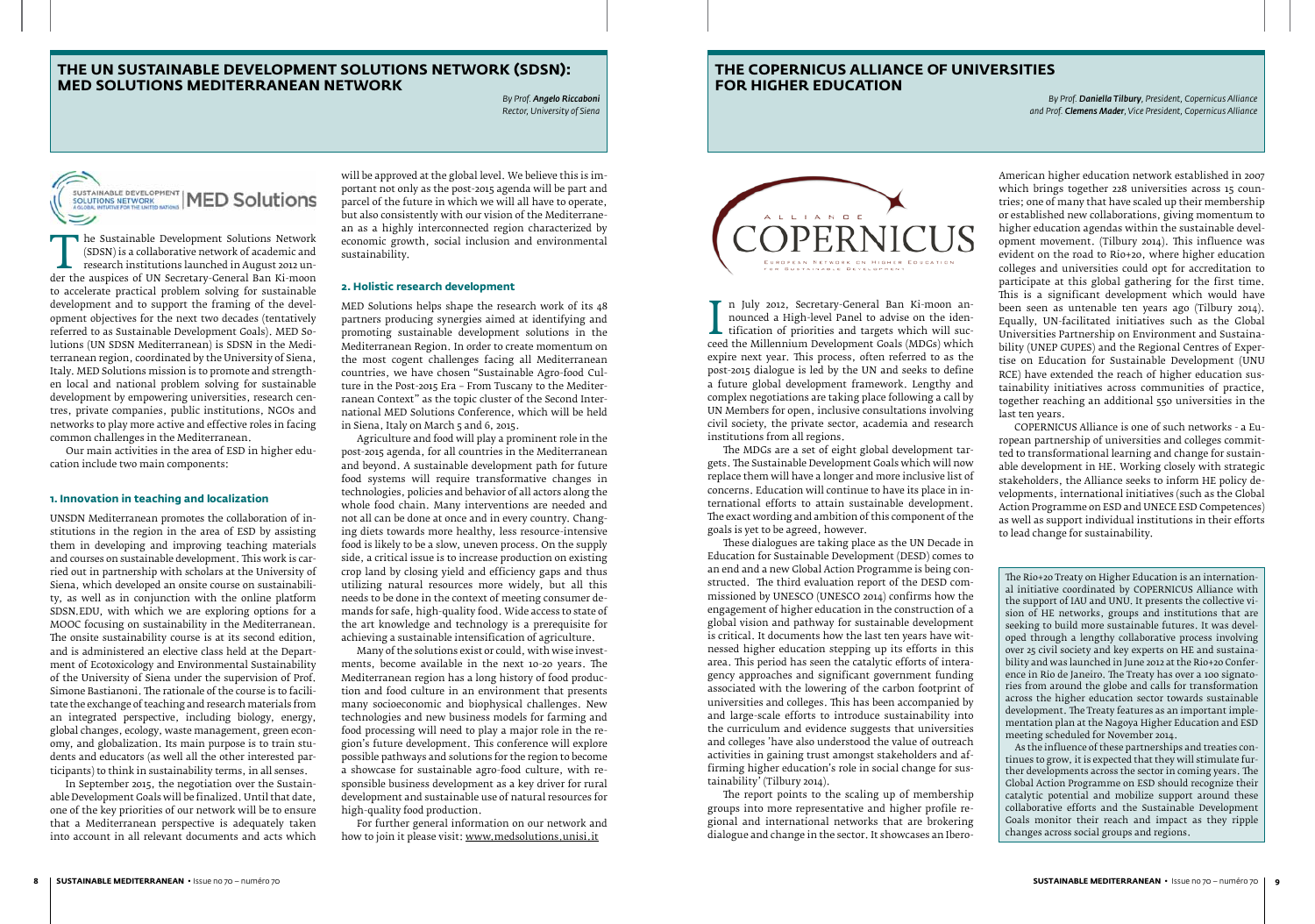#### **Twelve years of the Commission for Environmental Quality, Sustainable Development and Risk Prevention (CADEP) of the Conference of Rectors of Spanish Universities (CRUE)**

*by Prof. Fernando Galván Reula, CADEP/CRUE Chairman & Rector of the University of Alcalá and Prof. Javier Benayas del Alamo, CADEP/CRUE Executive Secretary & Vice Director of the INAECU Institute*

#### CADEP Calidad ambiental, desarrollo<br>sostenible y prevención de riesgos **RUE**

Frame is nowadays facting, like other Mediterrane-<br>an countries, a deep crisis. As a logical reaction to<br>this, the question that arises is whether Spanish<br>universities are leading the necessary changes to attain<br>a more sus an countries, a deep crisis. As a logical reaction to this, the question that arises is whether Spanish universities are leading the necessary changes to attain a more sustainable future. Spanish universities began their experiences in greening their campuses in the early 1990s. This initiative was very likely influenced by the results of the Rio 92 Summit. But the real driving force behind the generalised implementation of these changes was the establishment in 2002 of the Commission for Environmental Quality, Sustainable Development and Risk Prevention (CADEP) within the Conference of Rectors of Spanish Universities (CRUE). This institution encompasses 75 Spanish Universities, both public and private.

The main objectives of this Commission, which comprises nine working groups, were the strengthening of the environmental awareness and management of Spanish universities, in an attempt to minimize their impact on activities upon local and global environments. It was also intended to promote cooperation in order to exchange successful experiences, as well as coordination with other social actors, with the aim of promoting specific actions on campuses. The number of universities participating in this Commission has grown from 19 at the first meeting (2002) to approximately 40, that are now currently participating in the three-monthly meetings. Indeed, over 85% of Spanish universities have taken part, at some point, in these activities.

One of the actions most frequently carried out by this Commission has been the draft of institutional declarations on specific subjects like, for example, the declarations on the introduction of sustainability in curricula, on preventive culture or on sustainable procurement measures. But one of the most significant advances of the Commission is undoubtedly the involvement of the nine working groups in the design of specific studies aimed at assessing the commitments to sustainability of Spanish universities. Some of the most relevant reports focus on the incorporation of renewable energy infrastructures into Spanish universities (2008), on actions in favour of sustainable mobility in Spanish universities (2009) or more specifically, on the use and promotion of bicycles on campus (2011), on waste management (2010) or on the use and management of paper at the university (2011).

Perhaps the study which has had greater impact in the media was the report made in collaboration with the Energy Saving and Diversification Institute (IDEA), which included a thorough analysis of the evolution of electric consumption of Spanish universities. Such study proved that universities had reduced their consumption from 1,300 kwh/scholar in 2010 to less than 1,150 kwh/ scholar in 2011. This implies a reduction of around 12% of the overall electric consumption of Spanish universities altogether, an amount which means a saving of 10 to 15 million euros. Although the global crisis is indeed contributing to develop and apply such energy-saving policies and resource consumption economic-efficiency policies in the management of universities, it is also helping some of them to initiate processes to rethink about their

COPERNICUS Alliance has a long history and established reputation for its work in incentivising the HE sector in Europe to engage more effectively with the sustainability agenda. The Alliance finds its origins in 1993, when the European University Association acknowledging the critical role of universities in advancing Agenda 21 launched COPERNICUS CAMPUS and the CRE COPER-NICUS Charta in Geneva. The Charta, which resides with the Alliance, has been endorsed by 326 European university rectors, vice-chancellors and presidents.

> www.crue.org/Sostenibilidad/CADEP/Documents/ Documentos/23.Fichas de buenas practicas.pdf

In 2010, COPERNICUS Alliance was launched as a network with the aim of bringing together signatories of the Charta and other organisations across Europe to rethink the role of HE and embed sustainability at the core of the European HE system.

In 2014, beside many local or regional initiatives, CO-PERNICUS Alliance members are collectively engaged in two key projects; the implementation of the Rio+20 Higher Education Treaty for Sustainable Development and the European Union Erasmus Project 'University Educators for Sustainable Development' (UE4SD).

#### **References**

- • Tilbury, D. (2014) 'Education for Sustainability in Higher Education' Global Report Commissioned by UNESCO ESD Secretariat to inform the 3rd Global DESD Report. Jan. 2014.
- • Rio+20 Higher Education Treaty (http://hetreatyrio20.com) • UE4SD University Educators for Sustainable Development
- (www.ue4sd.eu).

daily practices that were unsustainable and which required deep transformations.

Another relevant study recently led by CADEP consists in the elaboration of an indicator system for the monitoring of the sustainability policies of Spanish universities (2012). This initiative, developed by the Sustainability Assessment Group, provides a questionnaire of 176 indicators, divided into four main areas (administration, teaching, research and management) and twelve analytic sections. As a summary of the results of this study, it was found out that the main advances and interventions were carried out in the area of campus management, and specifically in the activities related with raising an environmental awareness among the members of the university community. In particular, good practices were those aimed at the increase and diversification of green areas, the improvement of the management of toxic and dangerous wastes with further selective separation and disposal of general wastes, the implementation of new policies to promote a more sustainable transportation such as the use of bicycles, as well as the introduction of some measures to reduce energy consumption. To a lesser extent, specific programs were developed on the social responsibility of the institutions, the environmental impact assessment of university activities, the water management or the implementation of green purchase policies. This questionnaire has become no doubt a great help for Spanish universities in order to identify their weaknesses and shortcomings, so that they can define more clearly their policies and strategies committed to sustainability.

In 2014 this working group has been focusing on developing an interactive computer application that will allow all Spanish universities to directly complete the sustainability indicator system and thus obtain immediate results. So the application can be used by universities as a continuous self-evaluation tool in order to test their policies. Moreover, this system aims to reward those universities that fulfil more than 80% of the criteria by opting for a formal recognition of their high-level commitment towards sustainability. This app will soon be available on the CRUE website.

Another interesting development within CADEP working groups has consisted in the identification of good practices that could be used as a reference by other universities. This is particularly useful to those universi-

ties that are now beginning to apply sustainability policies on their campuses. In this regard, the Mobility & University Group is working on the identification and selection of good practices related to mobility and accessibility in Spanish universities. Also, the Group of Environmental Improvements of Buildings focused last year on the elaboration of a report containing proposals for the application of a Plan of Rationalization of the universities expenditure related to energy and natural resources consumption. But surely the most complete document, that includes a wide set of examples, is the evaluation report previously mentioned, which can be accessed at:

This document contains up to fifty-two files developed by thirty-one Spanish universities; proposals are classified in twelve categories and comprise a diversity of issues, such as the implementation at university of an environmental management system ISO 14001, the implementation of management systems based on the Agenda 21 Framework, among others. There are also proposals for the integration of environmental criteria in the organization of events and meetings, for the creation of a symbiotic water treatment plant, for energy-saving in computer equipments or for the establishment of a bicycle exchange centre. As part of this large list, many practical proposals that have previously proved successful at some particular universities are presented.

Spanish universities also participate individually in the World Universities Ranking 'Greenmetric' with remarkable results. Six of them are positioned among the 100 best universities in the world, and two of them are on the top 25 (the University Alcalá and the Autonomous University of Madrid, ranked as 12<sup>th</sup> and 24<sup>th</sup> respectively). Regardless of these individual results, what really moves all these universities, since the establishment of the CADEP Commission, is working together in order to progress faster and achieve more ambitious goals. In this context, collaboration strategies are encouraged rather than competition, in order to set an example of sustainability by applying it also in the way we conduct our work. Such approach –we believe– is regarded by many as the main success of CADEP.

Read more: www.crue.org, www.crue.org/Sostenibilidad/CADEP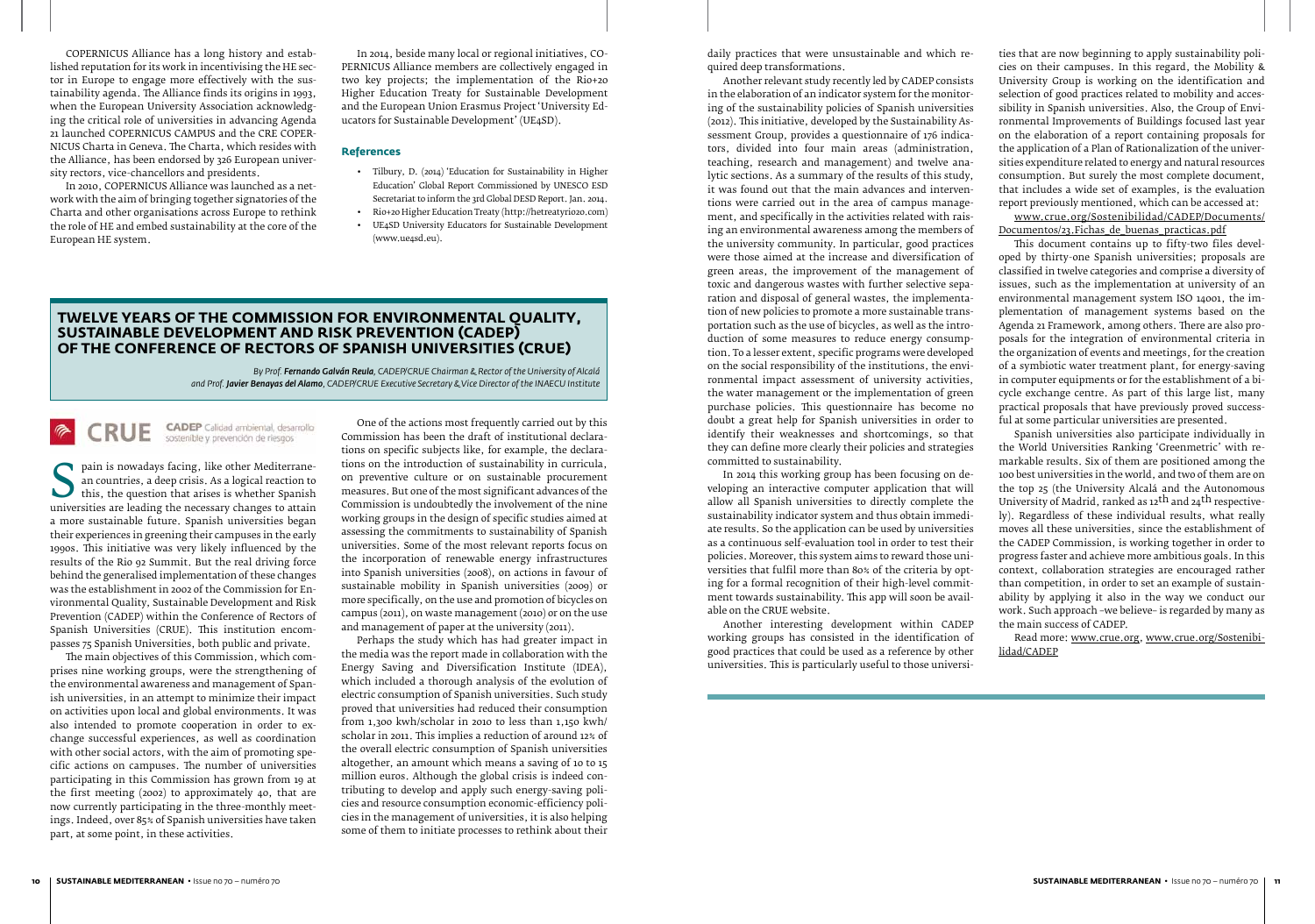#### **the EMUNI Euro-Mediterranean University of Slovenia**

*By Iro Alampei, MEdIES Secretariat*

Established in the Hame<br>of the Declaration of<br>the Mediterranean (July 2008),<br>international network of over of the Declaration of the Paris Summit for the Mediterranean (July 2008),

#### **The UNIMED Mediterranean Universities Union**

*By Iro Alampei, MEdIES Secretariat*



the EMUNI University is an international network of over 200 universities with headquarters in Slovenia. The main mission of the EMUNI University is to strengthen mutual understanding and intercultural dialogue among Euro-Mediterranean countries by implementing postgraduate study and research programmes, which will significantly contribute towards the development of Higher Education, Science and Research.

EMUNI is promoter of the UfM-labelled project, *Euro-Mediterranean Master and PhD programmes*. The project will be

> INIMED, Mediterrane-<br>
> an Universities Union, founded in the<br>
> early 1990s, is an Association<br>
> of Universities from countries an Universities Union, founded in the of Universities from countries in the Euro-Mediterranean basin. UNIMED's main aim is to develop scientific and educational cooperation in

implemented at Universities which are part of the EMU-NI network and will contribute to the mobility of students, professors and researchers from both rims of the Mediterranean. The programmes will focus on priority topics or areas which have an important impact on the development of the Euro-Mediterranean region.

Since its establishment in 2008, the EMUNI University has become an international institution, which gathers expert knowledge and experience of the Euro-Mediterranean countries and thus contributes in a significant way to the creation of a unified, integrated Euro-Mediterranean higher education and research area.

Read more: www.emuni.si

e Maroc a accordé, ces dernières années, une at-<br>tention particulière à la question de l'environne-<br>ment et du développement durable. Les pouvoirs<br>publics ont élaboré en 2010 la Charte Nationale pour l'En-<br>vironnement et d tention particulière à la question de l'environnement et du développement durable. Les pouvoirs vironnement et du Développement Durable.

the Euro-Mediterranean region, in order to contribute to the process of integration between the two Mediterranean shores. UNIMED collaborates with its network universities in several activities in different fields including among others tangible and intangible cultural heritage, economics, energy, environment, management of water

resources, transports, health, media, new technologies, history, agriculture, tourism. The image that represents the association better, is, in the founders' words "a University without walls".

UNIMED carries out activities such as promoting the international dimension of universities, fund raising, mobilising of academic staff and students in the Euro-Mediterranean region, providing technical assistance, establishing thematic sub-networks, organising national and international conferences, seminars, training of academic and administrative staff of universities.

In 2009 UNIMED launched MedArabNews, a webzine aiming to provide in-depth political, economic and social analysis relevant to the Mediterranean and the Arab worlds. Read more: www.medarabnews.com, www.uni-med.net

#### **L'éducation pour le Développement durable dans l'enseignement supérieur au Maroc: Cas de l'université Mohamed V Souissi – Rabat**

*Prof. Mohamed Ftouhi, Université Mohamed V de Rabat*

#### *Introduction*

La nouvelle Constitution de 2011 consacre le «droit à un environnement sain» et accorde une importance particulière aux questions de la gestion de l'environnement, de la protection des ressources naturelles et du développement durable.

L'adhésion du Maroc, en tant que pays Méditerranéen dans le processus de la promotion de la décennie de l'éducation pour le développement durable était très remarquable. Ceci a été opérationnalisé au niveau de l'éducation non formelle, l'éducation informelle et l'éducation formelle et ce, depuis le primaire jusqu'à l'université.

#### **Le cas de L'EDD à l'université Mohamed V**

L'université Mohamed V Souissi & l'université Mohamed V - Agdal sont les deux universités qui constituent la mère du système national de l'enseignement supérieur au Maroc.

L'université Mohamed V dont le siège est localisé dans la capitale Rabat, est la plus ancienne université du Maroc. Sa création remonte à l'année 1957 (au lendemain de l'indépendance du pays). Elle a été divisée en 1992 en deux universités: Université Mohamed V Agdal & Université Mohamed V Souissi qui fait partie du réseau des universités Méditerranéennes impliquées dans la promotion de l'éducation pour le développement durable (Réseau initié par le MIO-ECSDE). Depuis la rentrée académique 2014-2015 les deux universités: Mohamed V Agdal et Mohamed V Souissi ont été regroupées, à nouveau dans une seule université: université Mohamed V de Rabat.

#### **L'EDD au sein de l'université Mohamed V Souissi**

Les thèmes en relation avec les objectifs de l'éducation pour le développement durable sont présents à l'université Mohamed V Souissi dans les activités d'enseignement, de recherche et des activités de rayonnement. Ils sont traités dans les sciences de l'ingénieur, les sciences médicales, les sciences sociales et juridiques &les sciences de l'éducation et ce, au niveau des filières Licence, licence professionnelle, master & doctorat.

Notons que la décennie des Nations-Unie consacrée à l'EDD ainsi que l'adhésion de l'université Mohamed V Souissi au Circle "MIO-ESCDE des universités Méditerranéennes

impliquées dans la promotion des activités EDD" étaient deux facteurs importants pour introduire et renforcer les objectifs, les concepts et les procédés pédagogiques relatifs à l'EDD dans le système éducatif marocain en général, et au niveau de l'université Mohamed V Souissi en particulier.

A cet égard, cette université était active dans le processus de la préparation de RIO+20 au niveau national. Elle a joué également un rôle important dans la dissémination des principes de l'EDD dans d'autres universités marocaines (un atelier de formation Horizon 2020 était organisé sous le Thème de l'EDD à l'université: Théories & pratiques à la Faculté des Sciences de l'éducation - université Mohamed V Souissi, et dont les bénéficiaires étaient composés des enseignants chercheurs et du staff administratif venant de plus de 10 universités marocaines / 23-24 avril 2013).

Les questions de l'environnement & du développement sont enseignés dans plusieurs établissements relevant de l'université Mohamed V de Rabat (*Faculté des Sciences, Faculté des Lettres & des Sciences Humaines, Facultés des Sciences de l'éducation, l'Institut Scientifique, l'Ecole Mohamédia d'Ingénieurs, Facultés des Sciences Juridiqies, économiques et Sociales, Ecoles normales supérieurs , ainsi que dans d'autres établissements de l'enseignements supérieurs non universitaires tels que l'Institut Agronomique & vétérinaire Hassan II, l'école forestière de Salé, l'école nationale de l'industrie minérale*).

Néanmoins, la dimension éducative de l'EDD , telle qu'elle a été définie par la littérature éducative spécialisée (UNESCO, ISESCO, Scoullos & autres) pose toujours un problème de confusion entre le savoir purement scientifique du Développement durable, répandu à une grande échelle dans la pratique universitaire actuelle et le savoir éducatif de L'EDD qui combine, selon une approche holistique la dimension pédagogique et la dimension scientifique des questions du développement durable.

Pour illustrer notre propos, on présente quelques exemples des questions relatives à l'EDD dans certaines formations au sein de l'université Mohamed V Souissi.

#### **Exemple : L'EDD dans la Faculté des Sciences de l'Education**

On trouve les concepts de l'EDD au niveau du Master "Didactique des Sciences Sociales & communication" et de l'école doctorale" Homme, Société & Education:

Les axes qui se recoupent avec les préoccupations de l'EDD au niveau du Master précité, notamment à travers la Didactique de la géographie sont l'eau, les déchets, le littoral, la biodiversité, l'énergie, les changements climaciques, le développement local, l'éducation relative à l'environnement &l'éducation pour le développement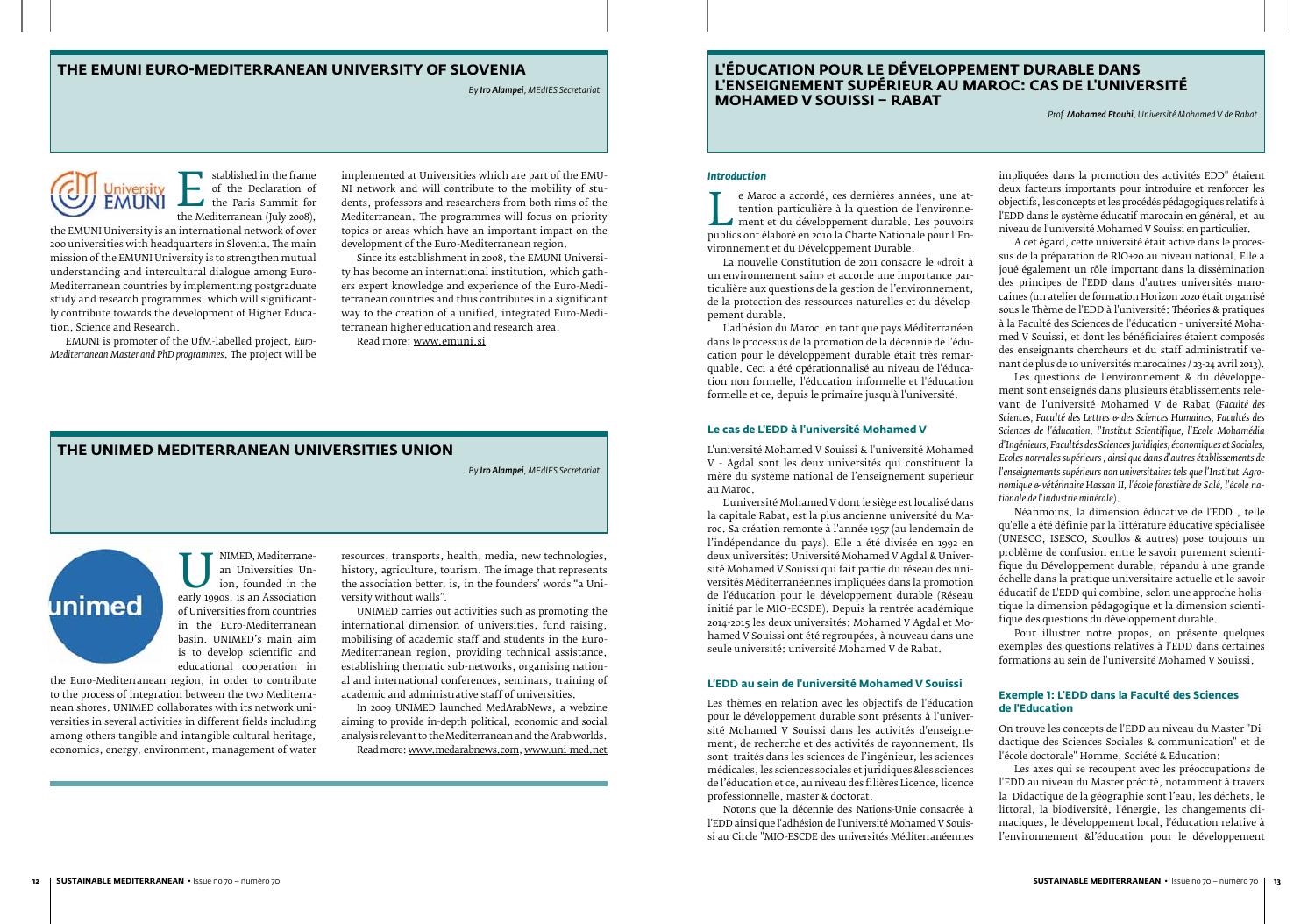durable, la communication sociétale et son application à l'environnement & au développement durable au niveau local, national et international.

La pratique pédagogique adoptée est axée sur une dimension environnementale, sociale, éthique, historique, scientifique, économique et politique, elle accorde une grande importance à la pratique sur le terrain. Les méthodes d'enseignement- Apprentissage utilisées sont des méthodes participatives fondées sur la recherche personnelle et le travail de groupes, ainsi que l' invitation des experts & des professionnels, l' étude de cas et les visites à des sites d'intérêts biologique, écologiques et culturels sont largement utilisées (Exemple Site Ramsar de Sidi Boughaba sur la cote Atlantique au nord de Rabat).

Cette pratique se base sur des cours interdisciplinaires d'éducation pour le développement durable, conçu pour explorer le concept du développement durable en tant que concept inhérent à une multitude de considérations globales et locales, intégrants les volets économiques, sociaux, environnementaux du développement durable.

Au niveau de la formation doctorale, on peut citer l'exemple du centre des études doctorales "CEDOC": Homme, Société & Education, notamment structure de recherche intitulée: *Education et Communication en matière de Population, Environnement & Développement – GRECPED* où l'EDD est présente à travers des éléments comme: les compétences relatives à la citoyenneté environnementale, l'éducation pour le développement durable, à partir de l'enseignement de la géographie.

#### **Exemple 2: L'EDD dans l'école normale supérieur de l'enseignement technique-Université Mohamed V Souissi**

La formation- recherche en lien avec l'EDD existe aussi dans les cursus de l'école Normale Supérieure de l'Enseignement Technique (ENSET) et ce, à travers la Licence Professionnelle: Traitement des Eaux et Gestion des Déchets Solides. Parmi Les modules qui se recoupent avec l'EDD dans cette formation sont:

a. La chimie de l'eau et les techniques d'analyses et traitements des Eaux, les propriétés physiques de l'eau, L'eau dans la nature, les ressources hydriques naturelles. La pollution et l'utilisations de l'eau. Le Traitements physico-chimiques. Les techniques de séparations des impuretés, l'Efficacité des installations des traitements.

- b. Les techniques de Gestion et de Traitement des déchets solides: Les déchets ménagers, Industriels et Hospitaliers.
- c. Présentation des étudiants d'un rapport avec possibilité d'y inclure une composante sensibilisation & éducation liée aux questions de l'environnement & du développement durable.

#### **Autres activités relatives à l'EDD au sein de l'Université Mohamed V Souissi**

T wenty years ago, when internet became widely<br>
available, started what is called now "the digital<br>
revolution". At that moment, nobody was really<br>
aware of what would happen in the future – our present<br>
reality – and what available, started what is called now "the digital revolution". At that moment, nobody was really reality – and what would be the resulting changes in all sectors of our society. During the last five years, there has been a significant change in societal adoption of Internet technologies with extensive use both in developed and developing countries.

L'université Mohamed V Souissi a également contribué à la promotion de l'EDD à travers des activités de rayonnement, destinés au large public.

A cet égard des rencontres régulières de sensibilisation et d'échange sur les questions du DD, intitulé Green University et Forums de l'EDD ont été organisés mensuellement au cours de deux dernières années, et dont les bénéficiaires étaient composés des invités représentant des ONG, du média, des élus, de l'administration en plus des étudiants et des enseignants. Parmi les thèmes de ce Forums de rayonnement "université- milieu" on peut citer à titre d'exemples:

- • le développement durable au Maroc: Quel est le rôle des valeurs de l'université, 4 juin 2012
- • Le bilan du développement durable au Maroc: la transition vers l'économie verte, 28 février 2013
- • la gestion des déchets au Maroc: Défis et Perspectives de développement durable, 11 octobre 2013
- • La charte nationale de l'environnement et du développement durable, 27 février 2014
- • La santé, l' environnement & le développement durable, 27 mars 2014
- • LeMaroc & les changements climatiques, 22 avril 2014 • La gestion des ressources en eau au niveau du Bas-
- sin du Bouregreg et de la Chaouia, problématique et défis, 22 mai 2014.

Avec le fusionnement de deux universités localisées dans la capitale Rabat: l'université Mohamed V Agdal et l'université Mohamed V Souissi qui sont devenues un seul établissement "*l'université Mohamed V de Rabat*", la place de l'EDD sera renforcée dans trois nouvelles filières accréditées à partir de l'année académique 2014-2015, où un module transversal- interdisciplinaire nommé Education pour l'Environnement et le Développement Durable sera assurée dans 3 établissements universitaires de l'université:

| Le Module commun transversal: l'Education pour l'Environnement & le DD |                                                                          |                                                                    |                                                  |  |  |
|------------------------------------------------------------------------|--------------------------------------------------------------------------|--------------------------------------------------------------------|--------------------------------------------------|--|--|
| Etablissement d'attache                                                | Faculté des Sciences<br>de L'éducation                                   | <b>FNSFT</b>                                                       | Faculté des Sciences Juridiques                  |  |  |
| Intitule de la filière                                                 | Master Enseignement<br>des Sciences Sociales<br>et Développement Durable | Master Sciences<br>de l'Eau, de l'Energie<br>et de L'Environnement | Master Environnement<br>et Développement Durable |  |  |

#### **ICTs, open courses and MOOCs: Implications for Higher Education**

*By Prof. Michel Ricard, University of Bordeaux UNESCO Chair on Education, training and research for sustainable development*

This increasing digital connectivity in all aspects of our society, particularly the education and training sectors, extends and strengthens earlier approaches developed using ICTs and digital work spaces in two different but complementary ways: the use of information available on educational websites, like virtual or open courses or universities, and access to web-based information collected via search engines. This open education, based on open educational resources and Creative Common Attribution License, brings new opportunities for innovation in education in general, more particularly in Higher Education (HE) as it allows Higher Education Institutions (HEI) to develop new online learning models and innovative practices in teaching and learning. This means that educational institutions, and HEI particularly, may capitalise on knowledge and know-how to afford better answers to society's expectations by meeting the challenges facing many educational systems, including a shortage of teachers, the inadequacy or lack of facilities, or even inadequate teacher training.

A new educational discourse emerged with Massive Open Online Courses (MOOCs). MOOCs are a relatively recent online learning "tool", having developed from sev-

eral initiatives at the end of the last decade. MOOCs are now considerably increasing in HE as they give an opportunity for massification of courses in a life-long learning perspective, regardless needs, levels and status and overcoming constraints like the lack of teachers and infrastructures as well as financial disincentives resulting from administrative expenses.

One very positive aspect of flexible learning is that it is possible to learn what you like, when you like, and MOOCs are structured to favour this kind of learning. This of course is convenient for sharing knowledge and providing education and training without spatial or time constraint as well for students as for any other type of learner.

MOOCs are attracting high numbers of course participants, but they are not leading to high numbers of course completions even if there is a high rate of university students that use MOOCs to complement their courses programmes or to enrich their general knowledge on specific or general themes. This would suggest that even if MOOCs could become a positive source of curricula and training programmes for university students they do not represent actually a real alternative to HE curriculums.

Nevertheless, if we refer to the situation in USA (Allen & Seaman, 2013), a small segment of HEI are now experimenting with MOOCs and most institutions remain undecided with academic leaders remaining unconvinced that MOOCs represent a sustainable method for offering online courses; even if they believe MOOCs provide an important means for institutions to learn about online pedagogy they have concerns that credentials for MOOC completion will cause confusion about higher education degrees.

#### **Conclusion**

L'apport de l'université, à travers ses activités de recherche, de formation des ressources humaines et de son interaction avec le milieu, est un apport décisif pour atteindre les objectifs du l'éducation pour le développement durable. Cet apport devrait être renforcé via le développement de partenariat et d'échange d'expériences à l'échelle nationale, régionale & internationale. Des institutions comme l'UNESCO, l'ISESCO, le MIO-ECSDE et autres, avec leurs expériences cumulées en la matière pourraient, sûrement constituer un levier considérable pour la promotion de l'éducation pour le développement durable non seulement à l'université, mais aussi dans les autres secteurs concernés par l'éducation formelle, non formelle et informelle.

#### **Bibliographie**

- 1. Ftouhi M. (2000) Intégration des concepts de l'éducation environnementale dans les programmes éducatives, publication de l'ISESCO, Rabat
- 2. UNESCO (2005) UN Decade for ESD, 2005-2014, International implementation Scheme, Paris.
- 3. Royaume du Maroc, Ministère de l'énergie, des mines et de l'environnement (2012); le Développement Durable au Maroc, les réalisations et les perspectives, de RIO à RIO+20;
- 4. Scoullos M. (2013) «Education for Sustainable Development: Evolution – indicators – competences with emphasis on the Mediterranean countries» (actes de l'atelier de formation sur l'EDD à l'université théories et Pratiques, FSE- Rabat.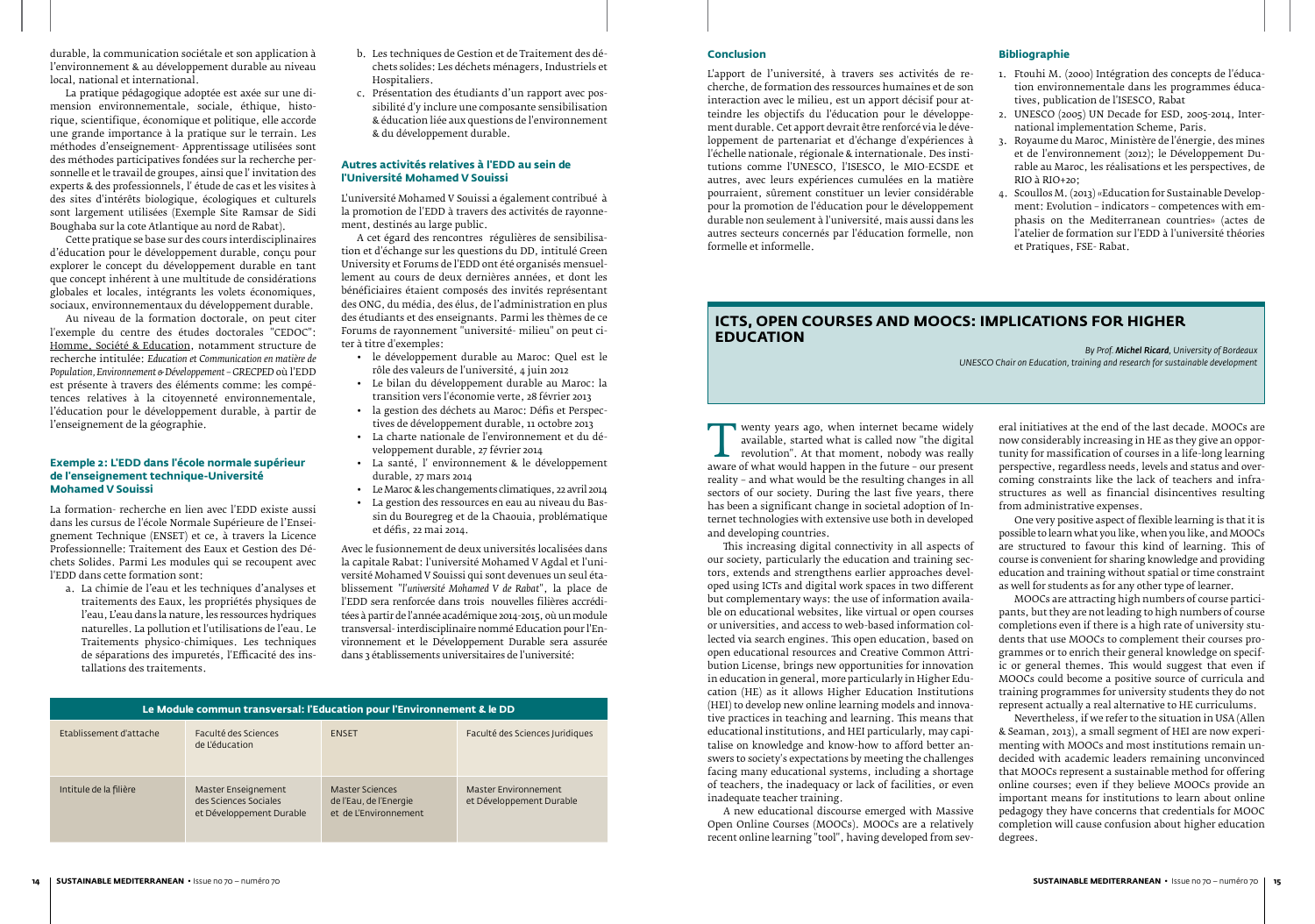#### **UE4SD – University Educators for Sustainable Development**

*By Prof. Daniella Tilbury, and Dr Alex Ryan, University of Gloucestershire* 

## **Why Education for Sustainable Development**

**in Higher Education?**<br>**a** ustainable development has been identified as one of the greatest challenges that our societies are facing in the 21<sup>st</sup> century. Unsustainable practices are increasing social, economic and environmental inequalities: worsening the impact of environmental degradaof the greatest challenges that our societies are facing in the 21st century. Unsustainable practices are increasing social, economic and environmental inequalities; worsening the impact of environmental degradation; and limiting quality of life. It has been recognised that our education systems are critical to achieve sustainable development goals as they equip learners with the knowledge, skills and attitudes needed to re-orient social structures and systems in pursuit of these goals.

The UE4SD project targets the need for specific support in teaching and learning for sustainability at the higher education level. The higher education sector is

critically positioned to address sustaina-<br>ble developdevelopment as it prepares future generations of professionals, challenges dominant par-



UNIVERSITY EDUCATORS FOR SUSTAINABLE DEVELOPMENT

adigms and produces groundbreaking research. However, there is evidence suggesting that to successfully re-orient the higher education curriculum will require greater guidance and support for educators, if universities are to contribute effectively to a more sustainable future.

These doubts from the academic world mostly refer to two fundamental questions: is online education comparable or competitive with face-to-face education and are HEI offering online courses more adapted to our society? Up to now there is no definitive answer to that questions as long as education institutions have not fully integrated the digital dimension in their DNA.

MOOCs have attracted a great deal of attention from Higher education institutions and, in this regard, they can help democratizing higher education by providing accessible, flexible and affordable university courses for free or at a low cost for any learner. HE Institutions need to look more closely at MOOCs and learn from the different initiatives outside traditional institutions and patterns to meet the different expectations of students but also of new groups of learners in an open HE network.

- Allen, E.I. & Seaman J. (2013) Changing Course: Ten Years of Tracking Online Education in the United States http://onlinelearningconsortium. org/publications/survey/changing\_course\_2012
- • Digital University on Environment and sustainable development-UVED: www.uved.fr
- • AU Horizons (2014) In Focus: ICTs in education: revolution or evolution? Vol. 20, 1-2, pp. 27-45 www.iau-aiu.net
- NMC (2013)- Horizon report on Higher education www.nmc.org/horizon-project/horizon-reports
- • Pappano, L. (2012)- The year of the MOOC, November 2, 2012, NY times
- • Yuan, L., Powell, S, Olivier B. (2014) Beyond MOOCs: sustainable online learning in institutions http://publications.cetis.ac.uk/wp-content/ uploads/2014/01/Beyond-MOOCs-Sustainable-Online-Learning-in-Institutions.pdf

Among numerous initiatives that are currently being taken to link face-to-face learning, ICT, eLearning and MOOCs, some of them are successful such as the French digital university for environment and sustainable development. This university, created 5 years ago, is governed by a board of University representatives but also representatives from private bodies, local authorities and civil society. Its original mandate was, in particular, to produce and share for students, teachers and any stakeholder involved in sustainable development, digital teaching resources and to develop ICTs as innovative teaching device. However, to better meet the expectations of academic and non academic users, this digital university relied on its open educational resources to create MOOCs on several themes related to sustainable development: circular economy, biodiversity, the energy transition, climate mitigation.

MOOCs can be seen as an extension of existing online learning approaches, in terms of open access to courses and this can be seen as positive but, on the other hand, some are thinking there is a risk of disaggregating teaching. It is obvious that all forms of digital education benefit to HE institutions, including MOOCs, but there is clearly a need for a better and deeper reflexion about how MOOCs can be associated to face-to-face/hybrid teaching and how they can be a catalyst for positive evolution of our actual way of teaching.

#### **References**

**Size of Network:** 53 higher education institutions in 33 countries

#### **What is the Project Seeking to Achieve?**

UE4SD is a three year higher education project funded by the European Commission under the Lifelong Learning Programme – Erasmus Academic Networks. The project is working across Europe to locate and capture recent innovation that supports the development of Education for Sustainable Development (ESD) competences of university educators. The aim is to collect and draw on best practices, new initiatives and usable tools for professional development in ESD for university educators.

The project is led by the University of Gloucestershire (United Kingdom) and involves 53 partners across 33 countries in Europe. The partnership has been divided into four regional hubs, to ensure that the full range of regional scenarios and contexts are visible throughout the project. The North region is coordinated by the University of Gloucestershire (UK), the West region by Leuphana University of Lüneburg (Germany), the South region by the Autonomous University of Madrid (Spain), and the East region by Charles University (Czech Republic). MIO ECSDE is an active partner of this project and has contributed to the dialogues as well as key deliverables.

#### **The First Year of the Project**

In its first year, the project has involved each country in completion of a mapping template which captures the status of ESD within higher education at the national level. These templates also identify and describe existing ESD professional development opportunities for university educators. These mapping profiles captured the following:

- Status: background information on the status of ESD within higher education at the national level, as well as the key policies, resources and initiatives that support its development.
- Initiatives: an overview of recent initiatives at the institutional and the professional level, to support the professional development of university educators in ESD.
- Potential Case Studies: two or three key initiatives that directly support the professional development of university educators in ESD. Details have

been generated about the type of initiative, its purpose, focus and pedagogical approach, the target groups and motivations to participate.

– Reflection: short reflective commentaries on strategies for the future, aimed at improving professional development opportunities for university educators.

The outcomes of this review were presented at the annual UE4SD Conference in Prague in October 2014 and can be accessed at www.ue4sd.eu. The overarching report from across the four regions will inform the second and third phases of the project, which seek to develop a leading practice publication on professional development in ESD for university educators and an online platform of resources to support this important area. These resources will then inform the development of a Higher Education Academy for Sustainable Development in the final year of the project.

UE4SD also seeks to establish a leading expert group in Education for Sustainable Development competences in higher education in Europe as a legacy of the project. It will create a platform to combine and share the expertise of network partners so that they can continue informing policy and practice at national and regional levels beyond the life of the project. Its activities are closely associated with COPERNICUS Alliance – the European Network of Higher Education for Sustainable Development.

#### **Project Summary**

*Financed by:* EC, LLP Erasmus, Academic Networks *Budget:* 650,000 euro

*Duration:* October 2013 - September 2016

**Co-ordinator:** University of Gloucestershire (UK) **Collaborative links:** COPERNICUS Alliance **Webpage:** www.ue4sd.eu

#### **Key project commitments**

#### **1: Reviewing the 'state of the art' and identifying leading practice (2013-14)**

Conducting a grounded study to map and analyse existing opportunities at a country and regional level for university educators to develop Education for Sustainable Development competences. Four sub-regional and one state of the art report across all partner countries will be generated.

#### **2: Developing new resources and guidance tools (2014-15)**

The leading practice identified from the grounded study across European nations will form the basis of a publication that showcases best practices and diverse approaches to ESD professional development. An online platform of resources will also be developed to support university educators and professional development teams in this area.

#### **3: Developing an Academy for ESD in HE (2015–16)**

The resources developed in phase two will inform the creation of a training academy on Education for Sustainable Development in Higher Education, which will be focused on supporting the reorientation of higher education towards sustainability. This final phase will provide opportunities for reflection and capacitybuilding for university academic leaders, educators and key staff responsible for professional development.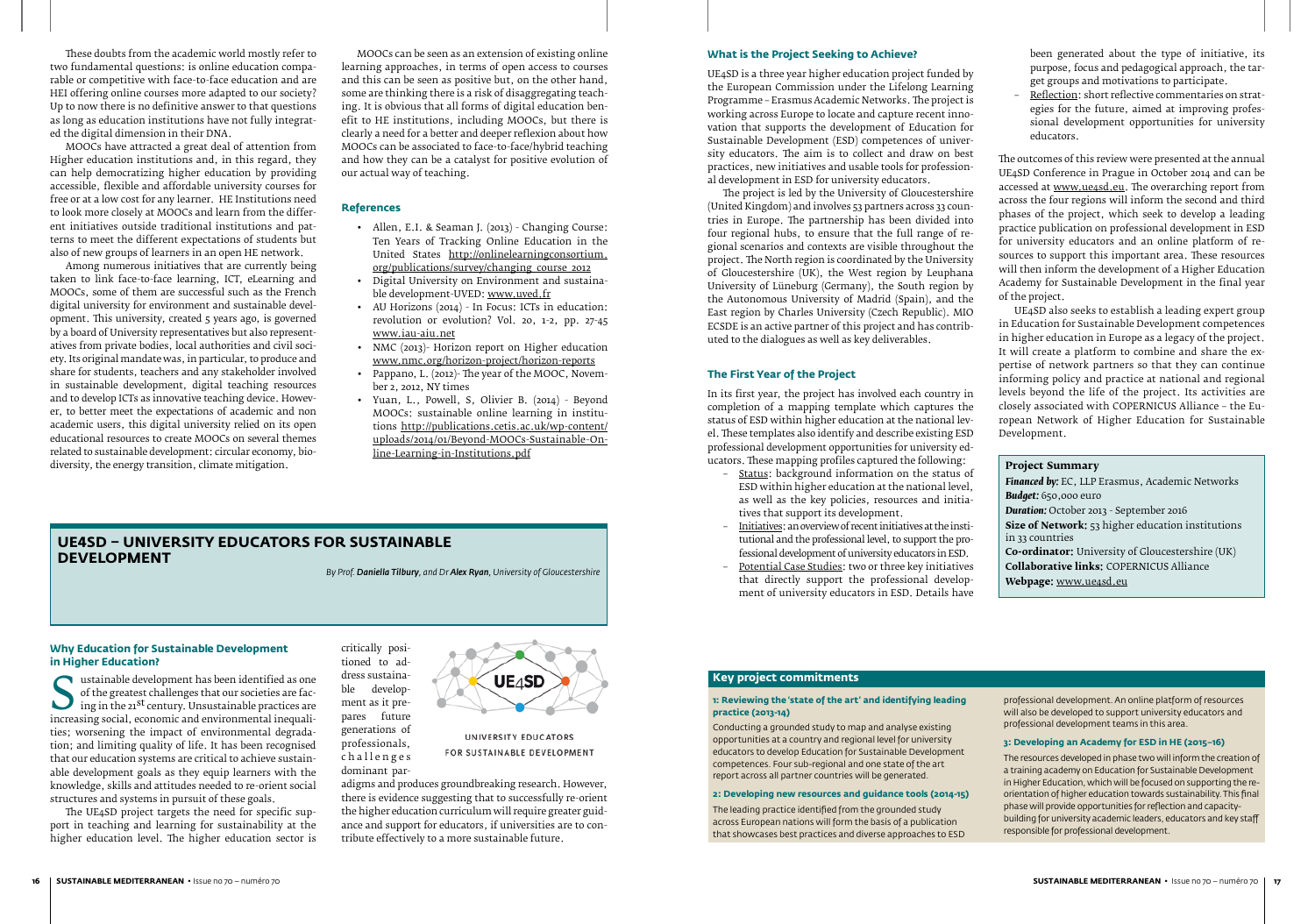The Mediterranean Strategy on ESD (MSESD) has<br>
been formally and unanimously endorsed by the<br>
43 Ministers of Environment of the Union for the<br>
Mediterranean non-EU countries on 12 May 2014 been formally and unanimously endorsed by the 43 Ministers of Environment of the Union for the terranean non-EU countries, on 13 May 2014.

In fact The Mediterranean Strategy in ESD was included in their declaration which also announces the continuation / second phase of the Horizon 2020 program to depollute the Mediterranean from 2015 to 2020; and the establishment of the UfM Working Group on Environment and Climate Change that will follow up on the adopted Ministerial Declaration and assess the progress made.

The process of developing the Mediterranean Strategy on ESD, which is largely based on the UNECE one took almost 5 years. The Mediterranean Strategy involves an eco region which touches upon three continents and



states with different socioeconomic and cultural background. The UfM Secretariat, facili-

tated by MEdIES, is mandated to develop, as a follow up, an Action Plan for the Southern countries –the European Countries have been following already the UNECE strategy.

T he National Water Policy Dialogues in Jordan and Tu-<br>
isia have been recently concluded within the frame-<br>
work of the Union for the Mediterranean (UfM) la-<br>
belled project "Governance & Financing for the Mediterranean<br> nisia have been recently concluded within the framework of the Union for the Mediterranean (UfM) la-Water Sector"; they were marked by the launch of two National Reports on 'Water Governance: Overcoming the Challenges to Private Sector Participation' during wide stakeholder workshops held on 4 June in Amman and on 9 June 2014 in Tunis.

Hopefully, the Action Plan and the implementation of the Mediterranean Strategy in the next years will be a clear demonstration of cooperation and solidarity in a North - South and East - West interface.

Read more:

http://ufmsecretariat.org/euro-mediterranean-cooperation-on-environment-and-climate-change-ufm-holdsministerial-meeting-in-athens/

#### **Mediterranean Strategy on ESD (MSESD) endorsed**

*UfM Ministerial Meeting, May 2014*

### **MISCELLANEOUS MEDITERRANEAN NEWS**

#### **the "Governance & Financing for the Mediterranean Water Sector" Project: Successful Completion of the National Dialogues in Jordan and Tunisia**

*by Dr. Anthi Brouma and Ms. Varvara Vasilaki, GWP-Med*

THERASMUS INTENSIVE Program (IP) on Education<br>for Sustainable Development (ESD) in Protected<br>fully organised by the University of Athens, in the Cen-<br>tre of Environmental Education of Amfissa. Greece, in for Sustainable Development (ESD) in Protected Areas and MAB Biosphere Reserves was successfully organised by the University of Athens, in the Centre of Environmental Education of Amfissa, Greece, in July 2014 with the participation of 8 Universities and other stakeholders from the Euro-Mediterranean region.

During 2013-2014, the two Dialogues engaged a wide range of key stakeholders in the two countries, including authorities, utilities, civil society, donors, universities, private sector and experts, in a structured and informed interaction involving a series of workshops and bilateral meetings. The National Reports represent the tangible outcome of this process and contain diagnostic analyses of key governance bottlenecks to private sector participation (PSP) in water supply and sanitation services, as well as concrete policy recommendations to overcome them and country-specific Action Plans for their implementation.

During the launch of the reports, participants welcomed the recommendations and considered the find-

It must be underlined that this summer school was not a standalone initiative but yet another step in a long lasting fruitful collaboration of a team of committed partners that work for the promotion of ESD in designated areas. It was a direct follow-up of EuroMAB held in Canada (2013), an e-course for Management of Protected Areas (2013) and a Grundtvig Workshop on creating Bridges on ESD (2011).

ings as reflecting a broad consensus on the governance challenges faced in the two countries' water sectors, the steps needed to deepen the current reform process, and the coordinating tools for further water initiatives.

The Policy Dialogues were conducted jointly by GWP-Med and the OECD in the framework of the UfM labelled project with the support the Swedish International Development Cooperation Agency (Sida), the FEMIP Trust Fund of the European Investment Bank (EIB), the GEF UNEP/ MAP MedPartnership and the Mediterranean Component of the EU Water Initiative (MED EUWI). In Jordan, the Dialogue was conducted in close cooperation with the Ministry of Water and Irrigation (MWI) whereas in Tunisia in close cooperation with the Ministry of Agriculture (Bureau de la Planification et des Équilibres Hydrauliques).

Dr. Anthi Brouma : anthi@gwpmed.org, Ms. Varvara Vasilaki : varvara@gwpmed.org

The findings of the two National Dialogues will be disseminated during the 1st Regional Conference of the project to be held on 28-30 October 2014, in Athens, Greece, in close collaboration with the EU funded "Sustainable Water Integrated Management - Support Mechanism" (SWIM-SM) project. The Conference aims to reinforce the regional dialogue set off dur-

The 2 week long Summer School, directed by Prof. M. Scoullos (University of Athens, UNESCO Chair) provided a high quality intensive training on how ESD can be practically applied in various types of designated areas, such as MAB Biosphere Reserves, National Parks, Natura 2000 sites, etc. to thirty nine (39) trainees, a creative mix of postgraduate students from Croatia, France, Greece, Italy, Slovenia and Turkey, coupled with junior education professionals working in Biosphere Reserves, coming from Bulgaria, France, Greece, Montenegro, Russian Federation, Spain and the Former Yugoslav Republic of Macedonia.

The course was based, to a large extend, on the joint publication of UNESCO, MIO-ECSDE and UoA entitled "Education for Sustainable Development in Biospheres Reserves and other Designated Areas: A Resource Book for Educators in South-Eastern Europe and the Mediterranean" developed in 2012 as a training material for ESD experts and trainers.

The 8 partner Universities are all members to the MedUnNET were: University of Athens (Greece); Frederick University (Cyprus); University of Zagreb (Croatia); Technical University of Bordeaux (France); University of Padova (Italy); University of Primorska (Slovenia); Technical University of Catalunia (Spain); Akdeniz University (Turkey).

The Summer School was held in Amfissa's Environmental Education Centre (KPE). It was jointly organised by the UNESCO Chair of the University of Athens and MEdIES Secretariat with the support, of EU/ERASMUS as well as the UNESCO Regional Bureau for Science and Culture in Europe. The workshop was under the auspices of the Hellenic National Commission for UNESCO and its National Committee of MAB/UNESCO.

Read more: www.mio-ecsde.org/erasmus-IP-2014/index.html



#### **Summer School on ESD in Biosphere Reserves and other Protected Areas**

*Amfissa-Delphi, Greece, 6-19 July 2014 By Vassilis Psallidas, MEdIES ESD Consultant*

ing the launching of the UfM labelled project in May 2013, as well as the sharing of experiences by bringing together targeted stakeholders from the Mediterranean region, including public authorities, civil society and the private sector. The Conference will build upon the outcomes of the Dialogues conducted in Jordan and Tunisia and will discuss the way forward. Moreover, the Conference will also review synergies with other regional actors aimed to enhance sustainable financing of water infrastructure, including through PSP.

#### **Contacts**



*Group photo from the summer school on ESD, Amfissa, 19 July 2014.*





*Snapshot from the official launch of the Project at the UfM headquarters, Barcelona, 28-29 May 2013.*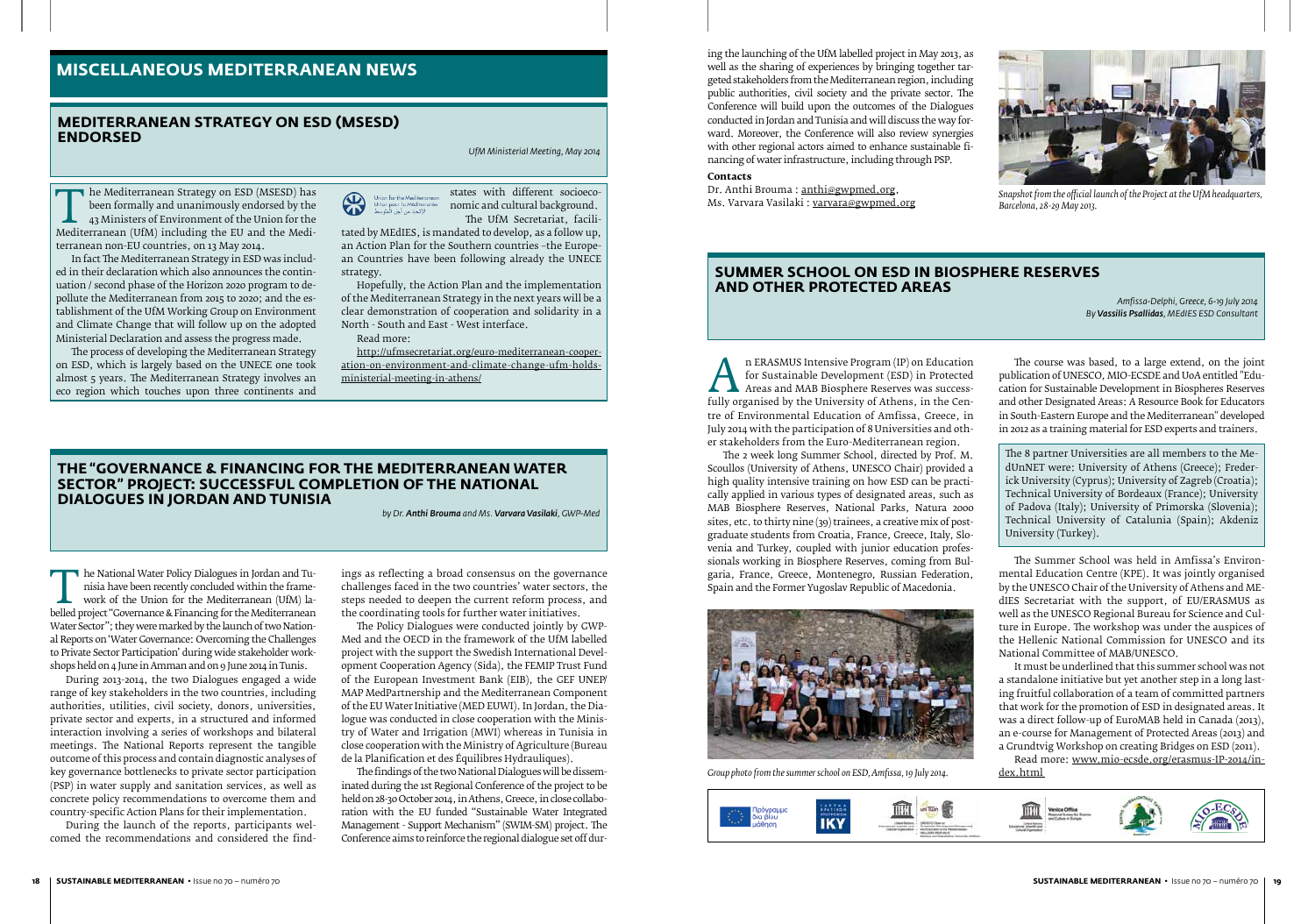#### *Marine Litter: A problem of global concern...*

In recent years the media often deluges viewers with alarming pictures of beaches with mountains of garbage or sea wildlife that is trapped or chokes or dies because of floating litter. Litter is found in all seas and coasts around the world... lying on shores ... floating at any depth... even in the most isolated, pristine environments such as the Arctic, Antarctic and in the middle of the ocean.

#### *Does media exaggerate?*

#### *Exactly how detached is the problem from our conventional lives?*

Unfortunately, in most cases one doesn't need to move far from one's place to locate garbage on coasts, river banks, roads' sideways etc. Such a sight easily comes to mind to most of us. Actually, surveys show that globally wastes in the seas are up to 70% plastic. If one considers how plastic has taken over the planet during the last century, and that the first generation of plastics are still with us today... one can start to grasp the huge dimensions of the problem.

#### *What is the MARLISCO Exhibition about?*

The 3 year long European project MARLISCO aims to raise public awareness, facilitate dialogue and promote co-responsibility for the sustainable management of marine litter. A series of activities including a European wide survey, a video contest, a collection of best practices, nationally broadcasted debates, the production of a multilingual educational material (see page ++), and many other tailor made activities are carried out by a consortium of 20 partners in the 13 project countries.

Within the MARLISCO project, MIO-ECSDE has prepared an exhibition to sensitise students and the general public on the issue. It is composed of a set of thought provoking panels, which explore the sources, impacts and possible ways to tackling the global challenge of marine litter. The target is for viewers to re-consider their consumption and disposal behaviours and to engage in a re-

The Conference has coincided with the end of the UN<br>
Decade on ESD and the newly formed Global Action<br>
Programme (GAP) on ESD. The Copernicus Conference<br>
reviewed the trends and changes in Higher Education (HE) to-<br>
wards Decade on ESD and the newly formed Global Action Programme (GAP) on ESD. The Copernicus Conference wards sustainability over the last ten years, with an emphasis on whole-of-institution approaches, curriculum change, uni-

> sponsible lifestyle with an ultimate goal of cultivating a zero-waste culture.

#### *MARLISCO Exhibition in Greece*

The MARLISCO Exhibition has been translated and displayed in the 13 MARLISCO partner countries, composing in itself a robust European wide campaign against marine litter. In Greece, the MARLISCO Exhibition has been, so far, displayed on the occasion of:

Read more on the conference: www.ue4sd.eu/projectevents/copernicus-conference

The *Non Conventional Water Resources (NCWR) Programme*<br>is implemented by the GWP-Med, along with na-<br>tional and local authorities in beneficiary islands.<br>Funded by the Coca-Cola Foundation, it is already active<br>in insular is implemented by the GWP-Med, along with national and local authorities in beneficiary islands. Funded by the Coca-Cola Foundation, it is already active in insular communities in three countries facing water scarcity issues: Greece, Malta and Cyprus.

- *– Festivals* such as the 1st Athens Science Festival (30/04 – 05/05 2014), attended by more than 5,000 visitors and the European Researchers Night (26/09/2014) attended by more than 1,500 students.
- *– Beach Clean ups* such as the European Clean Up Day (Varkiza, 10/05/2014) and the International Coastal Clean Up Day (Faliro, 20/09/2014).
- *– Conferences and High Level Meetings,* such as the Mediterranean Marine Litter Week, Athens 12-16/05/2014, and the informal Environment Ministers meeting in Athens on 13/05/2014.

The Greek version of the MARLISCO exhibition has been produced with the support of the Coca-Cola System in Greece (Coca-Cola Hellas & Coca-Cola Tria Epsilon).

#### **MIO-ECSDE/MEdIES at the Copernicus Alliance Conference: Education for Sustainability: Building Capacity in Higher Education**

*Charles University Rectorate, Prague, 3 October By Vicky Malotidi, MEdIES Secretariat*

### **Non Conventional Water Resources Programme in the Mediterranean**

*By GWP-Med*

versity educators, ESD competences and quality enhancement.

Prof Michael Scoullos, University of Athens and Vicky Malotidi, MEdIES Secretariat presented a paper entitled: "The Mediterranean Universities Response to the UN Decade on ESD" highlighting: (i) The universities input in the drafting process of the Mediterranean Strategy on ESD (ii) The capacity building activities of the Network of Mediterranean Universities on SD with emphasis on ESD (MedUnNET) for university staff (iii) The establishment of the UNESCO Chair and Network on Sustainable Development Management and Education in the Mediterranean in the University of Athens to facilitate coordination of ESD activities in the region. Furthermore, Prof. Scoullos made another presentation entitled "Challenges Higher Education faces in addressing ESD" stressing out topics such as: the ESD approaches in HE; the re-orientation of HE moving towards transdisciplinarity; the role of HE in construction of a global vision; the required ESD approaches and the university educators competences to address the contemporary challenges.

The Programme aims to mobilise the NCWR utilization and leverage their enormous potential, as a sustainable, costeffective solution to enhance water availability in water stressed countries. It pursues its objective by show-casing NCWR applications in public buildings, educating students on sustainable water use, training teachers on education for sustainable development based on tailor-made material, enhancing the local technicians' skills to install/maintain NCWR systems, building the local authorities' capacity and raising awareness among general public on applying NCWR solutions and saving water at domestic & community level, as well as promoting dialogue and multi-stakeholder partnerships on NCWR Management around the Mediterranean.

The NCWR Programme was initiated in 2008 in Greece, in partnership with the Coca-Cola Hellenic Bottling Company &

Coca-Cola Hellas. Since commencement, it has applied a total of 53 rainwater harvesting, greywater reuse or reverse osmosis systems, in 28 Greek Islands. It has reached out to more than 7500 students and almost 1000 teachers in the beneficiary islands and Athens. In Malta it was launched in 2011, in partnership with the Ministry for Energy & Health, the Ministry for Gozo, the Eco-Gozo Project, the General Soft Drinks Ltd. & the Coca-Cola Company. 4 Rainwater Harvesting Sys-



 *Snapshot from the Conference in Prague.*



*Construction of the rubble walls at Ramla Valley in Gozo in the framework of the Alter Aqua Programme, September 2013.*



*MARLISCO Exhibition at the Beach clean up in Varkiza, 10 May 2014.*

tems were installed and 6 further reinstated in public school buildings, a Greywater Reuse System was installed at the Gozo Football Stadium and a Stormwater Management application was built at the Ramla Valley in Gozo Island. 3,200 Students were educated, while 255 teachers were trained and provided with the Alter Aqua Educational Material, for which the Programme received a STENCIL Award for the most innovative science related educational resources in Europe. In Cyprus the Programme was initiated in 2013, in partnership with Lanitis Bros & Coca-Cola Company. 4 public schools and 3 centres of environmental education have benefited by the installation or reinstatement of greywater reuse and rainwater harvesting systems. In 2013, 174 teachers in Limassol and Nicosia were trained on the educational material on NCWR

specifically developed for the Programme. Educational partners are MIO-ESCDE/MEdIES, the Pedagogical Institute of Cyprus, Nature Trust Malta and the Ekoskola Programme.

As from 2014, activities in Greece, Malta, Cyprus and – soon – Italy are run as part of the 5-year Programme "Climate Change Adaptation through NCWR Management in North Mediterranean", funded by the Coca-Cola Foundation with a 2.5 million USD grant.

#### **Further information**

Greece: http://goo.gl/UrMR4X, Malta: http://goo.gl/EpHRjL, Alter Aqua Cyprus: http://goo.gl/4Q6IY4, Mission Water Cyprus Tel: +30 210 3247490, 3247267, E-mail: secretariat@gwpmed.org

#### **the MARLISCO Exhibition in Greece**

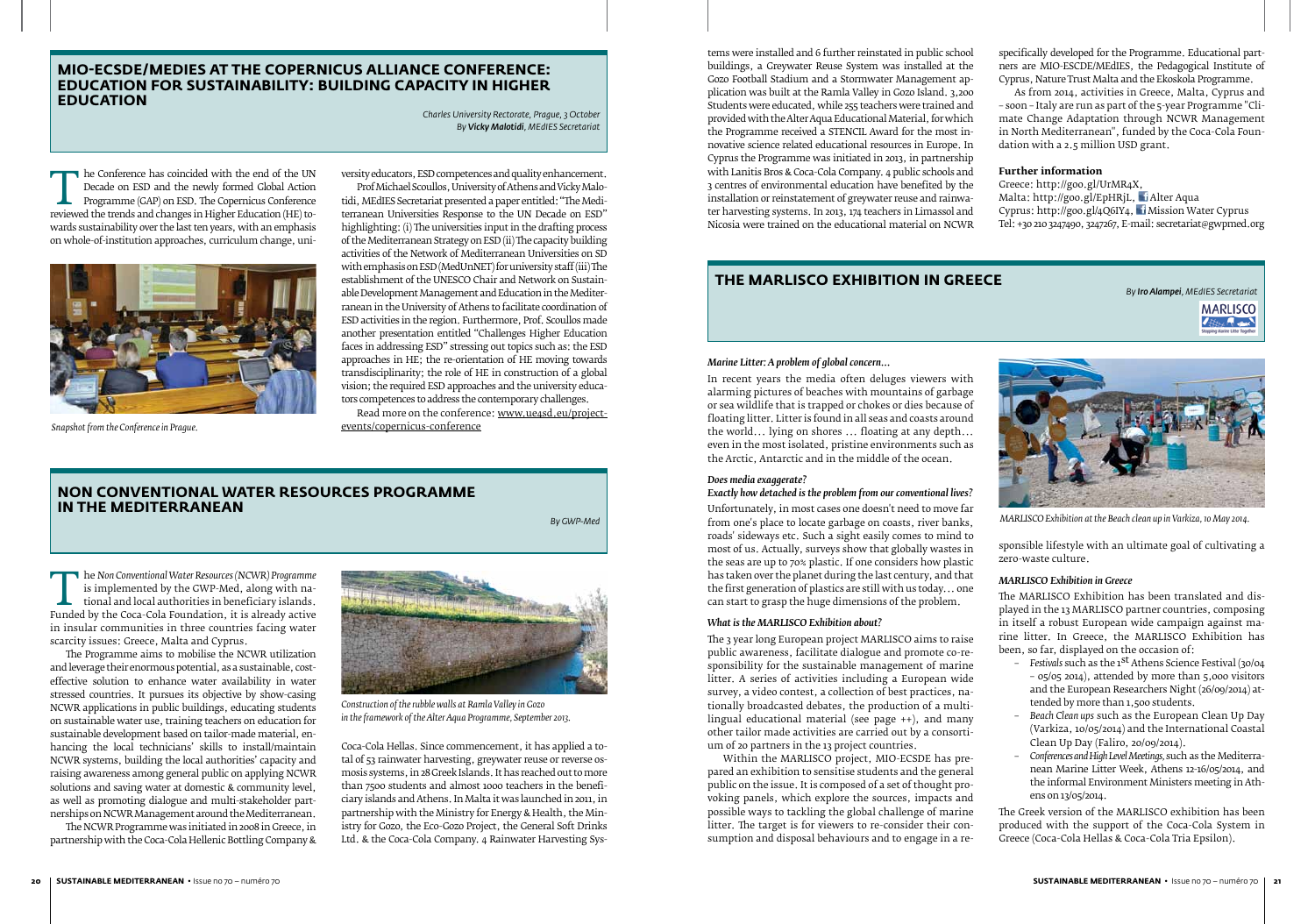#### **ANNOUNCEMENT: MEDITERRANEAN-WIDE SURVEY ON THE VIEWS, PERCEPTIONS AND visions of youth on what constitutes their sustainable future**

*by MEdIES/MIO-ECSDE*

more and more show that the development models<br>followed during the past decades are today inade-<br>quate to ensure conservation (much less improvement) of<br>environmental conditions or natural resources including n the Mediterranean region rapid developments more and more show that the development models **L** followed during the past decades are today inadeenvironmental conditions or natural resources including<br>water, fossils, biodiversity etc. The environmental, ecowater, fossils, biodiversity etc. The environmental, economic and social dimensions which constitute necessary preconditions for Sustainable Development, are still being applied in a fragmented manner, in spite of repeated incitements an recommendations, over the past 20 years.

*What is the position of the youth of the Mediterranean on the sustainability issues?* 

*What is their understanding and what is their vision of sustainable development?* 

*What are their needed skills in order to improve their future prospects (work, social, financial, etc)?*

*What actions do young people consider important in order for them to successfully address present and future challenges?* 

These questions are raised in the Mediterranean-wide survey aiming to explore the views, ideas and visions of youth around the sustainability challenges in countries of the region. The survey will run from November 2014 – June 2015 through online questionnaires disseminated in all Mediterranean countries.

The survey is conducted by MEdIES / MIO-ECSDE and is supported by the General Secretariat of Youth of the Hellenic Ministry of Education and Religious Affairs. Read more: www.medies.net

#### **Education for Sustainable Development (ESD) in Biospheres Reserves and other Designated Areas: A Resource Book for Educators in South-Eastern Europe and the Mediterranean**



This 256p long resource book is a joint UNESCO & MIO-ESCDE publication of 2013 which seeks to make a meaningful and substantial link between the educational process that is taking place in Biosphere Reserves (BRs) and other protected or designated areas, and their "protection" as such, using as a vehicle "Education for Sustaina-

ble Development" (ESD).

The training material is addressed to trainers, officers of MAB Biosphere Reserves (BRs), Protected Areas (PAs), Environment Centres, Nature Parks, Eco-museums, NGOs, etc. working on any type "Designated Area" in South-Eastern Europe and the Mediterranean. Eventually, it can be used by all those involved in implementing awareness raising programs in-the-field, whether they come from formal or non formal education systems.

The material can be accessed online: www.mio-ecsde.org/protarea/index.html

#### **THE GIFT OF RAIN: ESD material on Rain Water Harvesting in Greek language REACHED ITS 3rd Edition**



This is a joint GWP-Med & MIO-ECS-DE publication that is produced within the wider Non Conventional Water Resources (NCWR) Programme (see page 20) and has reached its 3rd edition in 2014. The educational material aims to

raise the awareness and sensitise stu-

dents of late primary and secondary level (10-14 years) towards the sustainable management of water. More specifically the material aims to cultivate the students' necessary skills to address the century-old, partly abandoned practices of rainwater collection and use, as well as the modern techniques than can be applied today in homes, hotels, etc. in order to collect, economise, or recycle water (through grey water reuse devises). Overall the material aims for students to acquire a positive attitude towards wise water use in their daily lives.

The first edition of 2009 covers particularly the cases of the water scarce Cyclades islands, the second edition (of 2013) targets all island and coastal territories of Greece that have a tradition in rainwater harvesting, while the recent third edition (2014) extends also to issues of water management in urban environments.

Access the material: www.medies.net/staticpages. asp?aID=352

#### **Alter Aqua: Educational Material on Non Conventional Water Resources IN MALTA**



This is another joint GWP-Med & MIO-ECSDE publication that is produced within the Non Conventional Water Resources (NCWR) Programme (see page 20). Further to the launch of the NCWR Programme in Malta in 2011, a committed team from Greece (MEdIES Secretariat) and Malta (Nature Trust Malta), have closely col-

laborated in order to prepare a material that on one hand, embodies the Greek know-how and, on the other, it is culturally relevant and appropriate for the Maltese educational community.

The result is the Alter Aqua Educational Material, produced in 2012 and reproduced in 2014. Since 2012 the material has been extensively applied in schools of Gozo and Malta (by NTM), and has been the object of capacity building workshops for teachers. The educational material includes a publication distributed to teacher, a poster to be used by students and three sets of hands-on material to be used in school interventions (one for Gozo and two for Malta). In 2013 the Alter Aqua material has received the STENCIL Award that rewards the most innovative science related educational resources in Europe.

Access the material: www.medies.net/staticpages. asp?aID=352

#### **Educational Material on Non Conventional Water Resources IN CYPRUS**



The educational material constitutes the expansion of the Non Conventional Water Resources (NCWR) Programme from the Greek and the Maltese islands, this time in Cyprus!

The material has been authored by MEdIES Secretariat together with the Pedagogical Institute of Cyprus, so as to be tailor made to the Cypriot

realities and needs. It is aligned with the official Cypriot ESD curriculum that is applied at the primary level, particularly its learning objectives relating to the theme of "water".

The joint GWP-Med & MIO-ECSDE publication entitled "the *other* water" (το *άλλο* νερό) was printed in 2013 and is accompanied by posters for students, as well as two sets of hands-on materials to be used by Environmental Education Centres and in the school interventions. A series of train the trainers seminars have taken place already on then material in 2014, and it is envisaged that it will be regularly applied, especially in the Environmental Education Centres, where the waterworks of the NCWR programme have been installed (see page 20).

Access the material: www.medies.net/staticpages. asp?aID=352

#### **Know Feel Act! To Stop Marine Litter: Lesson Plans and activities for middle level students**



As becomes evident by its title, the educational material "Know Feel Act! To Stop Marine Litter" whose English version has been released in November 2014 has been prepared to inform, sensitise and enable European teachers and students to take action to tackle the problem of litter in our seas and coasts.

It is a joint product of the MARLISCO European project and within the project duration (2012-2015) it is expected to be translated and applied in the 15 partner countries. It contains 17 learning activities examining the characteristics, sources, effects and possible ways to tackle the problem, addressing it from an environmental, societal, cultural and economic point of view. It has been designed to primarily serve youth aged 10-15 yrs, but can be used also by educators outside the formal schooling system.

Training European teachers about how to use this material has been the aim of a 10 day (16 hrs) long ecourse that was held by MEdIES secretariat in June 2014 and was followed by 69 teachers from 13 countries. The e-course will be repeated in December 2014 and will host 100 trainees.

MARLISCO is an FP7 project that is funded by the European Commission.

Read more on MARLISCO and access the educational material: www.marlisco.eu

### **PUBLICATIONS**